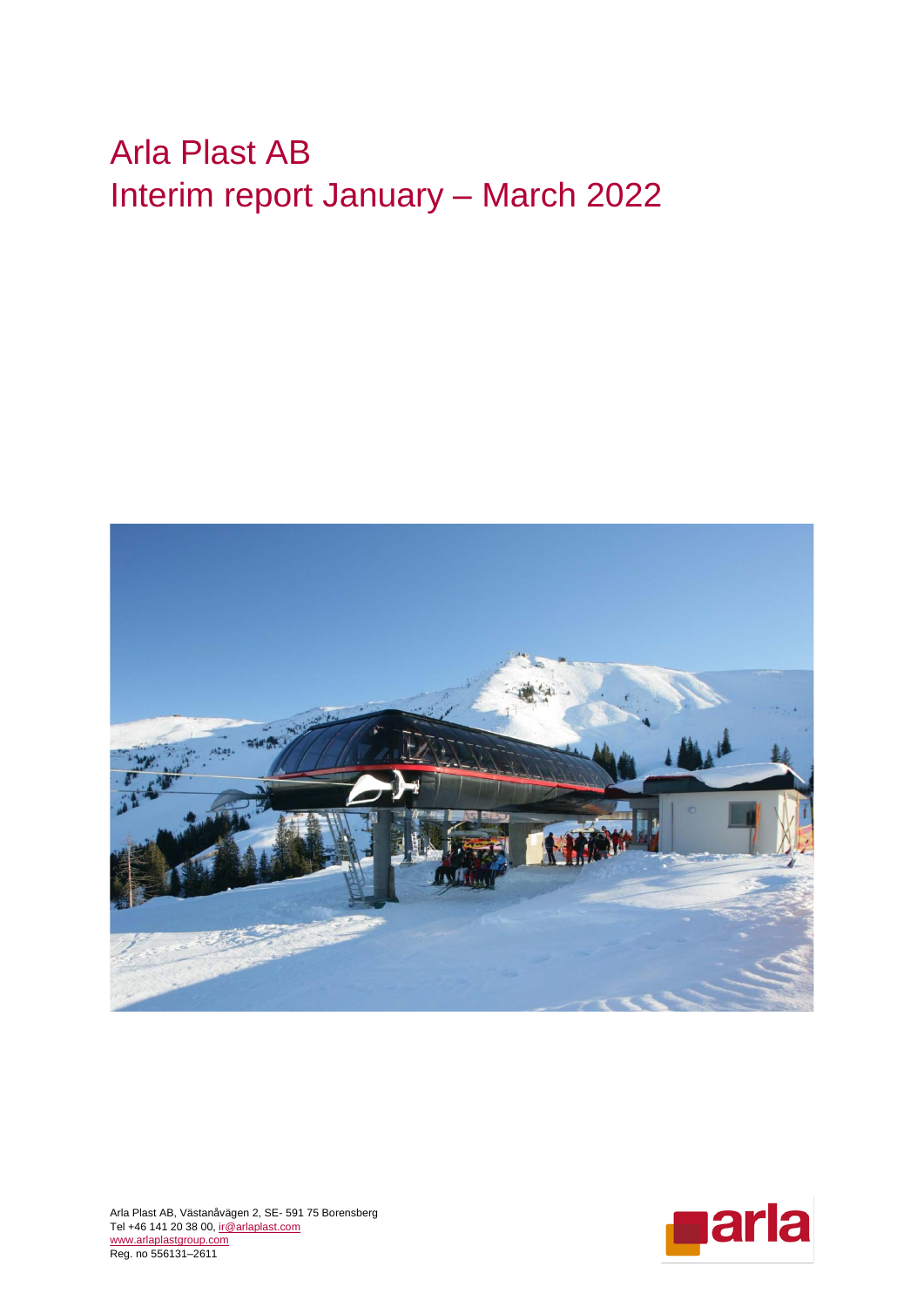# **PRICES OF RAW MATERIAL CONTINUES TO RISE - LOWER VOLUMES**

### **JANUARY – MARCH 2022**

- Sales volume amounted to 4,941 tonnes (6,181 tonnes) a decline by 20%.
- Net sales amounted to SEK 226.7 (218.8) million, an increase by 4%. The organic increase was 1%.
- Operating profit amounted to SEK 11.4 (27.6) million, a decline by 59%. The adjusted operating profit amounted to SEK 11.4 (30.8) million, a decline by 63%.
- The operating margin declined to 5.0% (12.6%) and adjusted operating margin declined to 5.0% (14.1%).
- Profit for the period amounted to SEK 8.8 (21.9) million, a decline by 60%.
- Earnings per share before dilution amounted to SEK 0.44 (1.10), and after dilution, to SEK 0.42 (1.05).
- Net debt amounted to SEK 50.4 (48.4) million at the end of the period, 0.5 times (0.3 times) EBITDA.
- Equity/assets ratio was strengthened to 68.9% (66.4%).

|                                                  | Jan-Mar | Jan-Mar |       |        | Jan-Dec |              |
|--------------------------------------------------|---------|---------|-------|--------|---------|--------------|
|                                                  | 2022    | 2021    | Δ,%   | R 12   | 2021    | Δ,%          |
| Sales volume, tonnes                             | 4.941   | 6,181   | $-20$ | 21,406 | 22,646  | -5           |
| Net sales, SEK million                           | 226.7   | 218.8   | 4     | 935.4  | 927.5   | $\mathbf{1}$ |
| Gross margin, %                                  | 15.2    | 23.3    | $-35$ | 17.5   | 19.5    | $-10$        |
| EBITDA, SEK million                              | 21.6    | 36.5    | $-41$ | 109.5  | 124.4   | $-12$        |
| Adjusted EBITDA, SEK million                     | 21.6    | 39.7    | $-46$ | 112.4  | 130.5   | $-14$        |
| Operating profit, SEK million                    | 11.4    | 27.6    | $-59$ | 70.0   | 86.2    | $-19$        |
| Adjusted operating profit, SEK million           | 11.4    | 30.8    | $-63$ | 72.9   | 92.3    | $-21$        |
| Operating margin, %                              | 5.0     | 12.6    | -60   | 7.5    | 9.3     | $-19$        |
| Adjusted operating margin, %                     | 5.0     | 14.1    | $-65$ | 7.8    | 10.0    | $-22$        |
| Profit for the period, SEK million               | 8.8     | 21.9    | $-60$ | 55.0   | 68.1    | $-19$        |
| Earnings per share before dilution, SEK          | 0.44    | 1.10    | -60   | 2.75   | 3.41    | $-19$        |
| Earnings per share after dilution, SEK           | 0.42    | 1.05    | $-60$ | 2.62   | 3.25    | $-19$        |
| Net debt/EBITDA, multiple                        | 0.5     | 0.3     | 67    | 0.5    | 0.4     | 25           |
| Net debt. SEK million                            | 50.4    | 48.4    | 4     | 50.4   | 44.5    | 13           |
| Cash flow from operating activities, SEK million | 1.0     | 1.9     | -47   | 46.8   | 47.7    | $-2$         |
| Return on capital employed, %                    | 13.8    | 24.1    | $-43$ | 13.8   | 18.8    | $-27$        |
| Equity/assets ratio, %                           | 68.9    | 66.4    | 4     | 68.9   | 72.6    | -5           |

#### **GROUP IN SUMMARY\***

\* For definitions and alternative performance

measures, see page 18.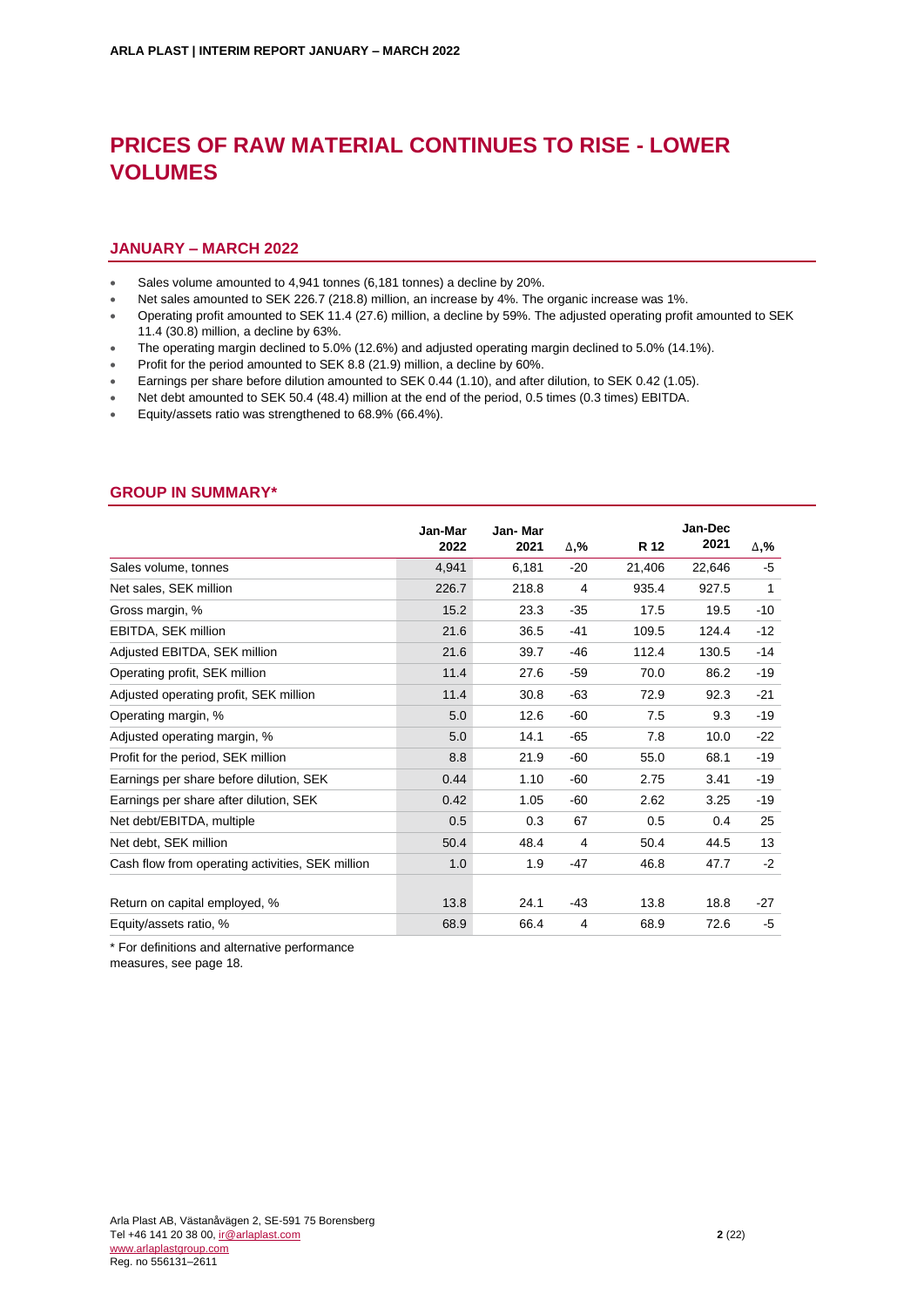# **PRICES OF RAW MATERIAL CONTINUES TO RISE - LOWER VOLUMES**

### **Market conditions**

Our view is that volumes have declined for the entire industry within Europe during the first quarter 2022, thus us maintaining our market share. The decline in volume is mainly a consequence of that the demand for pandemic related barrier products has slowed while demand for other application areas such as the travel industry and the automotive industry have not recovered. Throughout 2021, we had a turbulent raw material situation with sharply rising prices that almost doubled during the year. This trend has also unexpectedly continued during the first quarter of 2022, and the war in Ukraine has also hampered the market. In the situation with rising raw material prices and declining demand, price competition towards customers continued during the quarter.

### **Historically high raw material prices – weaker margins**

Arla Plast´s volumes decreased by 20 per cent and net sales increased by 4 per cent. Higher prices for raw materials as well as currencies had a positive impact on net sales. Gross margin declined to 15.2 percen (23.3) and the adjusted operating margin to 5.0 per cent (14.1). The first quarter in 2022 is compared with the equivalent quarter in 2021 which was a quarter strongly affected by the effect from the pandemic, i.e. a tough comparable quarter. The market shows an increasing price competition as a consequence from lower demand in combination with historically high prices for raw material. This has resulted in weaker gross margins. Higher energy prices as well as freight costs have also had a negative impact on margins.

### **Internal improvements**

As I informed in connection with my entry, we need to implement certain changes within the marketing and sales organization in order to take advantage of the organization and the full potential of our employees. During the quarter, we strengthened sales management and further changes will be made during the year. We have also strengthened Group Management with a new Operations Manager in Sweden.

### **Outlook**

We are in a challenging period with a market that has declined in relation to the tough comparable quarter of 2021 and with an unusually long and persistent high level of our raw material prices. The ongoing war in Ukraine is expected to indirectly affect us by continued higher prices for raw materials, for other input materials and freight costs. This, combined with a declining market where we normally work with a short horizon, means that the uncertainty remains high, although at the end of the quarter we can see effects after our internal improvement work. Our internal organization is used to being very flexible and I am convinced that we will meet and handle upcoming challenges and opportunities in the best way as we have shown many times before.

Christian Krichau President and CEO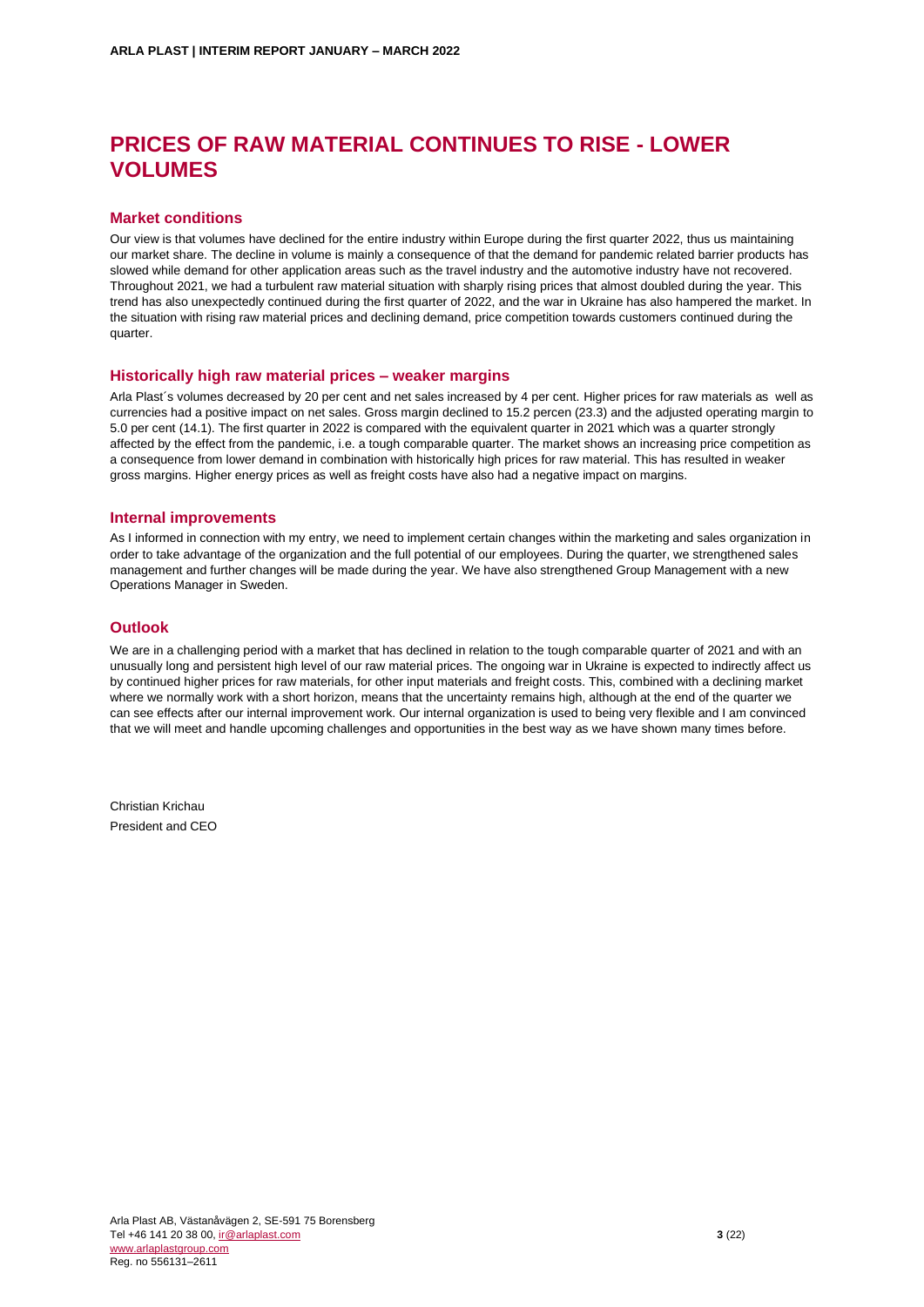### **FINANCIAL OVERVIEW**

*Profit and loss items and cash flow are compared with the corresponding period of the previous year. Balance sheet items refer to the position at the end of the period and are compared with the corresponding date of the previous year.* 



Breakdown of total net sales by product area\* in the first quarter:

\*For definitions of product areas, see page 22.

### **Net sales and operating profit**

Arla Plast's sales volume in the first quarter 2022 declined by 20 percent to 4,941 tonnes (6,181 tonnes) compared to the corresponding quarter last year. The decline in volume is primarily due to the fact that demand for pandemic related barrier products has diminished while application areas such as to the travel industry and the automotive industry have not recovered. Net sales increased by 4 percent to SEK 226.7 (218.8) million; organically the increase was 1 percent. Price adjustments in order to meet higher prices for input material affected net sales positively. Price competition continued during the quarter and we were not able to fully compensate for higher raw material prices, with gross margin falling to 15.2 percent (23.3 percent).

Operating profit for the first quarter amounted to SEK 11.4 (27.6) million, a decrease by 59 percent. Operating margin declined to 5.0 percent (12.6 percent). The operating margin decreased mainly as a result of lower gross margin. The operating margin is also affected by increased costs related to being a listed company, estimated at SEK 5 million per year. Adjusted operating profit amounted to SEK 11.4 (30.8) million, and the adjusted operating margin, to 5.0 (14.1 percent).

### **Profit/loss for the period and earnings per share**

During the first quarter 2022, profit before tax amounted to SEK 10.8 (27.5) million. Net financial income and expenses totaled SEK -0.6 (-0.1) million, including interest expenses of SEK -0.2 (-0.2) million.Taxes in the first quarter amounted to SEK -2.1 (-5.5) million, which corresponds to an effective tax rate of 19.0 percent (20.1 percent). Net profit for the period was SEK 8.8 (21.9) million during the first quarter 2022, and earnings per share before dilution was SEK 0.44 (1.10), and after dilution, SEK  $0.42(1.05)$ .

#### **Cash flow**

Cash flow from operating activities decreased during the first quarter to SEK 1.0 (1.9) million. Cash flow was negatively impacted by a lower operating profit but was offset by an improved change in working capital towards the comparative quarter.

Cash flow from investing activities was SEK -4.1 (-12.5) million during the quarter and refers mainly to replacement investements in the three production facilities.

Cash flow from financing activities totaled SEK 15.1 (17.0) million and is mainly due to increased utilization of overdrafts.

#### **Investments**

Arla Plast continously invests in its production units. The Group's investments in property plant and equipment in the first quarter amounted to SEK 4.1 (12.5) million and refers primarily to replacement investments in our three production facilities. Total depreciations for the first quarter amounted to SEK -10.2 (-8.8) million.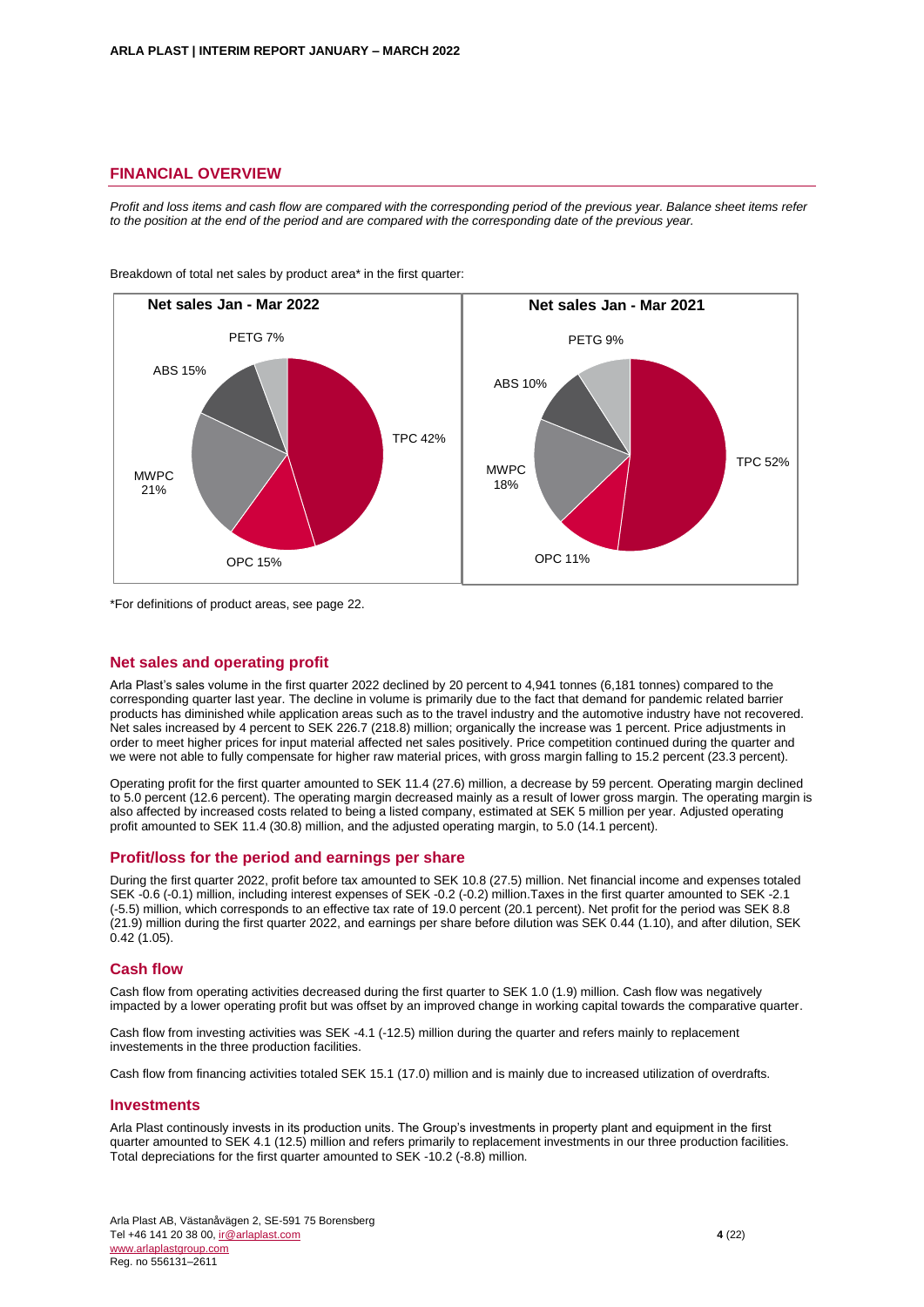### **Financial position**

Arla Plast's total assets amounted to SEK 702.5 million as of 31 March 2022 (SEK 624.5 million).

The Group's net debt amounted to SEK 50.4 million as of 31 March 2022 (SEK 48.4 million), which corresponds to 0.5 times EBITDA (0.3 times). Net debt increased as a result from a prolonged lease contract which affected the lease debts by SEK 16.3 million in the third quarter 2021, see note 5.

The Group's equity ratio, equity at the end of the period as a percentage of total assets, was 68.9 percent (66.4 percent).

#### **Parent company**

Arla Plast AB is the parent company of the Arla Plast Group. The parent company's activities include the Swedish operating activities, as well as Group-wide functions such as management, finance, IT, purchasing and communications. In the first quarter of 2022, net sales amounted to SEK 148.0 (155.3) million, and operating profit, to SEK 6.0 (22.5) million.

Cash and cash equivalents as of March 31, 2022 amounted to SEK 28.1 million, compared with SEK 30.2 million as of March 31, 2021.

### **Segments**

The Group´s activities are monitored through the two operating segments, Sweden and the Czech Republic. Group-wide functions can be found in both Sweden and the Czech Republic and are internally invoiced to ensure that a fair result can be monitored in each segment.

#### **SWEDEN**

|                               | 2022    | 2021    |       |        | 2021    |             |
|-------------------------------|---------|---------|-------|--------|---------|-------------|
| Key performance indicator     | Jan-Mar | Jan-Mar | Δ.%   | R 12   | Jan-Dec | $\Delta$ .% |
| Sales volume, tonnes          | 3.332   | 4.259   | $-22$ | 13.944 | 14.871  | -6          |
| Net sales, SEK million        | 148.0   | 155.3   | -5    | 611.2  | 618.5   |             |
| Operating profit, SEK million | 7.7     | 25.7    | $-70$ | 52.5   | 70.5    | -26         |
| Operating margin, %           | 5.2     | 16.6    | -69   | 8.6    | 11.4    | $-25$       |

In the first quarter, sales volumes decreased by 22 percent. The decline in volume is primarily due to the fact that demand for pandemic related barrier products has diminished while application areas such as to the automotive industry have not recovered. Net sales decreased by 5 percent to SEK 148.0 (155.3) million. Price competition continued during the quarter and we were not able to fully compensate for higher raw material prices. The operating profit is also affected by increased costs related to being a listed company, estimated at SEK 5 million per year. Operating profit declined to SEK 7.7 (25.7) million as a result of lower gross profit. The operating margin declined to 5.2 percent (16.6).

### **CZECH REPUBLIC**

|                               | 2022    | 2021    |             |       | 2021    |             |
|-------------------------------|---------|---------|-------------|-------|---------|-------------|
| Key performance indicator     | Jan-Mar | Jan-Mar | $\Delta$ .% | R 12  | Jan-Dec | $\Delta$ ,% |
| Sales volume, tonnes          | 1,740   | 2.203   | $-21$       | 8.466 | 8.929   | -5          |
| Net sales, SEK million        | 82.0    | 70.6    | 16          | 355.0 | 343.6   | 3           |
| Operating profit, SEK million | 3.4     | 4.8     | $-29$       | 19.2  | 20.6    | $-7$        |
| Operating margin, %           | 4.1     | 6.8     | $-40$       | 5.4   | 6.0     | $-10$       |

In the first quarter 2022, sales volumes decreased by 21 percent. Net sales increased by 16 percent to SEK 82.0 (70.6) million, the organic increase was 6 percent. In this segment, prices have to a larger extent than in Sweden compensated for higher raw material prices. Operating profit declined to SEK 3.4 (4.8) million. Disturbances within the production has affected the operating profit negatively. Operating margin increased to 4.1 percent (6.8 percent).

### **Financial objectives**

#### *Sales growth*

Annual organic sales growth over a business cycle should be 5 percent.

*Operating margin* 

Operating margin over a business cycle should be at least 10 percent.

*Net debt* Net debt in relation to EBITDA shall not exceed 2.5x times.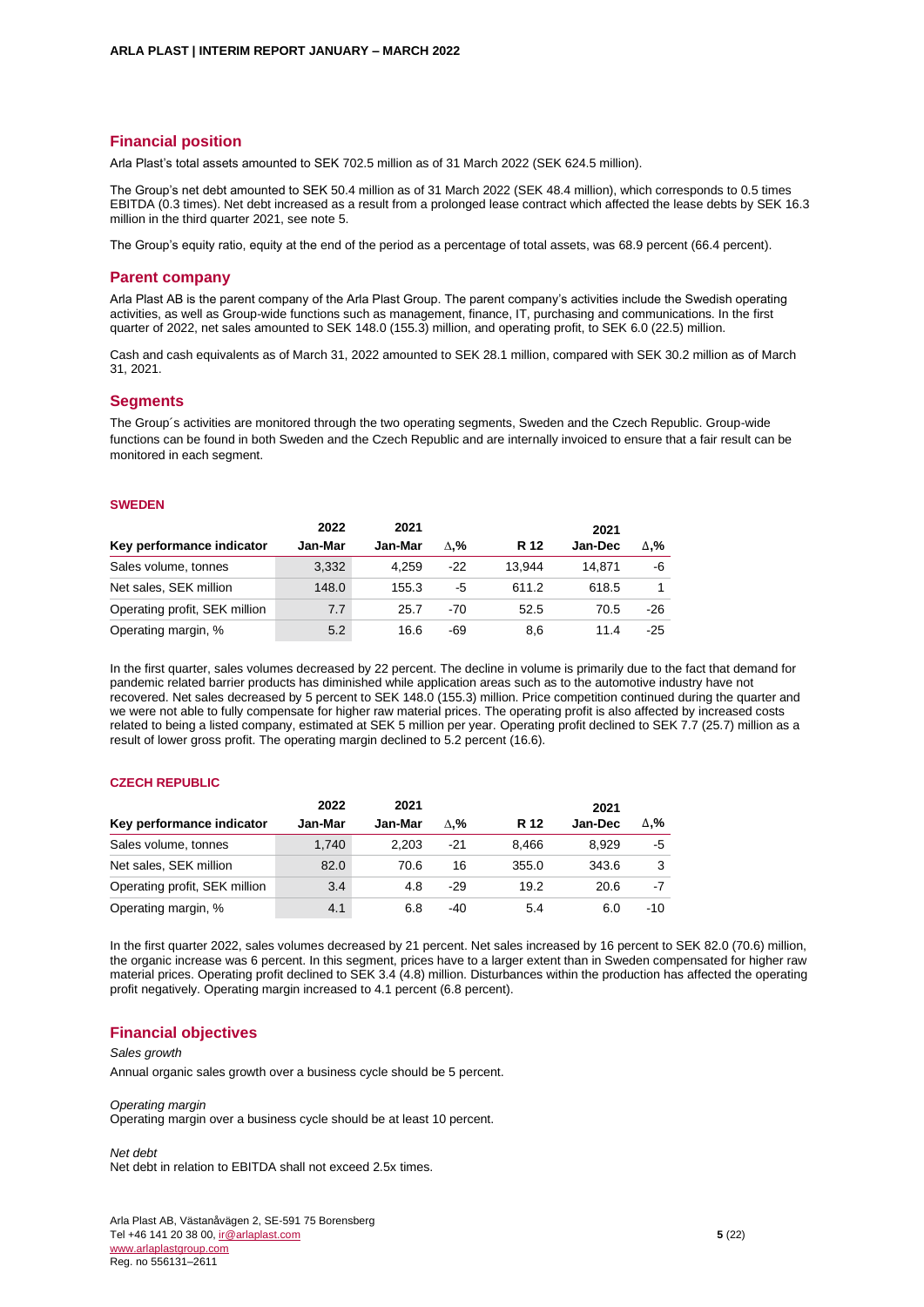#### *Dividend policy*

The dividend policy is to pay shareholders about 30-50 percent of the profit for the year. Decisions on dividends should reflect the Company´s financial position, cash flow and investment needs.

### **Significant risks and uncertainties**

As a Group with international operations, Arla Plast is exposed to various risks and uncertainties. For Arla Plast, the risk management process involves identifying, valuing and reducing risks related to the Group's business and operations.

Strategic risks include general economic conditions and trends, particularly in Europe, where the majority of the Group´s products are sold. An economic downturn in the market may have a negative impact on the Group's sales and earnings. Arla Plast faces competition from both small and relatively large companies and continously streamlines its production, distribution and organization in order to maintain its competitiveness. The COVID-19 situation had a significant and positive impact on the Group's operations in terms of demand and results, but the risk of contagion could have led to difficulties in staffing the production facilities. The ongoing war in Ukraine has led to the identification of a number of new risks, such as increased costs for input materials and transport, as well as currency fluctuations.

The supply and price of key raw materials is one of the most substantial operational risks. The main and most important raw material component in the production is PC, ABS and PETG granulate, where volatility in supply and price can lead to the risk of material shortages, as well as a negative impact on profitability.

Regarding compliance risks, Arla Plast's operations are met by a number of laws and regulations at national and international level. Non-compliance with these could involve exposure to material risk if not actively addressed. For this reason, significant resources and costs are used to ensure compliance with applicable rules but also to monitor future regulations.

Financial risks include market risk, liquidity risk, credit risk and refinancing risk. Currency risk is the most significant market risk as the Group is exposed to both transaction risk and translation risk. The Group is exposed to transaction risk mainly through EUR transactions within the Group. Furthermore, the Group is exposed to translation risk when converting the foreign subsidiary in the Czech Republic's revenues, costs, assets and liabilities in CZK into the Group's reporting currency, which is SEK.

For further information on risks and uncertainties, see the 2021 Annual Report on www.arlaplastgroup.com.

#### **Sustainability and the environment**

It is important for Arla Plast to conduct its business in a sustainable and responsible manner, to strengthen our long-term competitiveness and to create value, both financially and operationally. Sustainable business value is achieved by working according to our sustainability framework and goals. Our approach to sustainability is that these types of issues should be addressed in an integrated way, as part of our day-to-day operations as well as part of our strategic processes.

Key areas of the Group´s sustainability work include environmental footprint, social sustainability and business ethics. This entails that Arla Plast shall conduct its operations in accordance with the legal requirements imposed on the business with regard to environmental impact and actively work to minimize the environmental footprint of the Group´s operations and products. Furthermore, Arla Plast´s social responsibility shall primarily include employees and society, where a good and safe workplace is in focus together with an active effort to contribute to a positive social development. Arla Plast shall also conduct its business in an ethical and responsible manner and be a trustworthy partner in all relationships and wherever the company operates.

Arla Plast has certifications for quality, environment and work environment according to the ISO standards ISO 9001, ISO 14001 and ISO 45001. Arla Plast has identified a number of KPI's related to sustainability which we follow up on. CO2 and sickness leave are two important KPI's. During the first quarter of 2022, our carbon footprint related to the production of raw materials consumed was 3.2 kilo CO<sub>2</sub>e per kilo of finished goods produced and sick leave was 7.1 percent.

During the quarter, we started a certification process according to the standard for ISCC (International Sustainability Carbon Certification) and expect to be approved during the second quarter of 2022.

For further information regarding our sustainability work**,** see the 2021 Annual Report o[n www.arlaplastgroup.com.](http://www.arlaplastgroup.com/)

### **Seasonal variations**

Arla Plast has a large number of customers in a wide range of industries. Demand for Arla Plast´s products does not generally have any major seasonal variations except for MWPC, which normally has a weaker winter season and a stronger summer season. However, the Group´s results are affected by the number of working days, with the number of public holidays and vacation and Christmas period having a negative impact.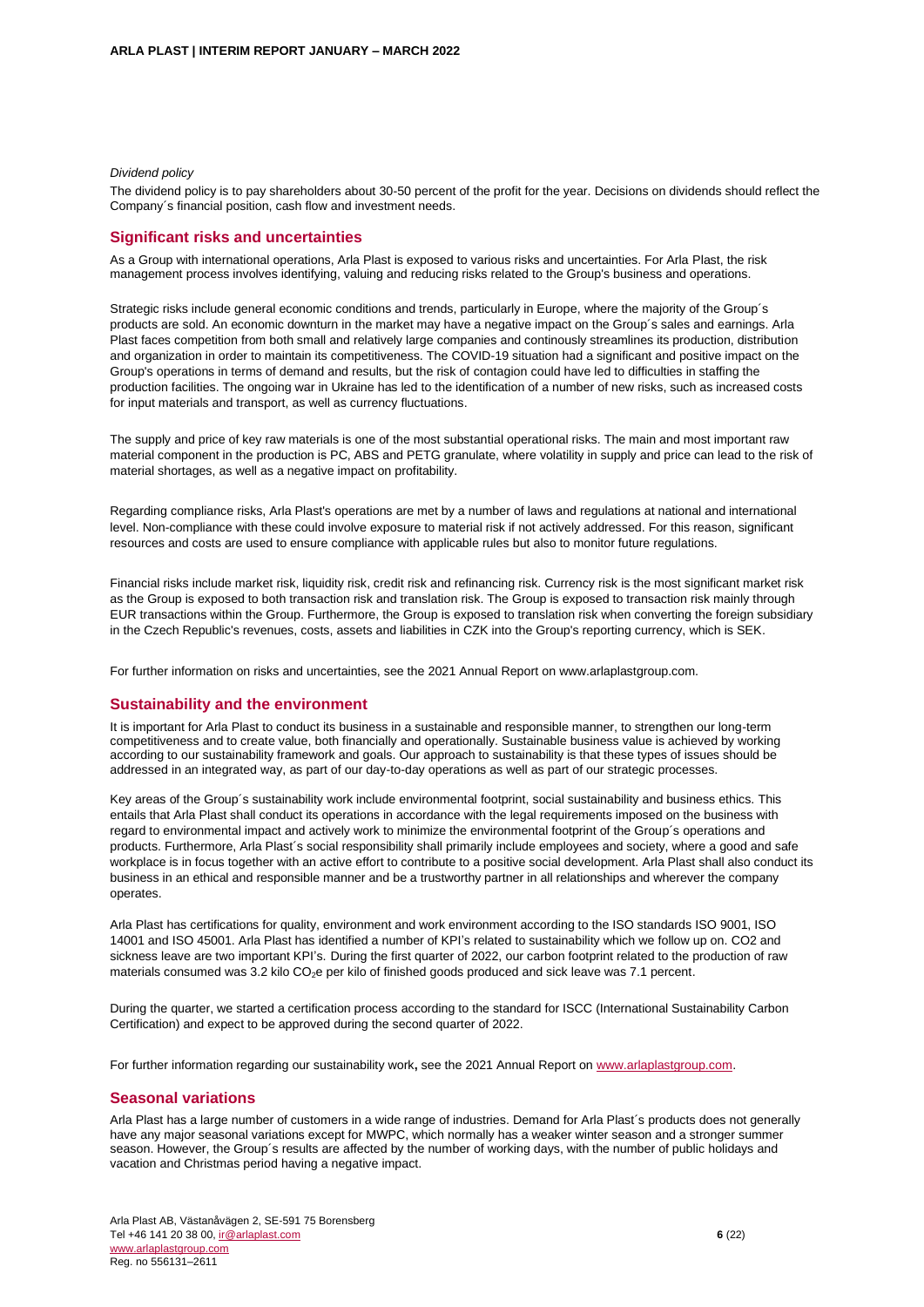### **Personnel**

The average number of full-time employees in the first quarter of 2022 was 263 (264). During the first quarter, women accounted for 24 percent (23 percent) of employees.

### **Organization**

We have appointed Stefan Liminga as Operations Manager Sweden who is also part of the Group management. The Group management consists of President and CEO Christian Krichau, CFO Monica Ljung, Operations Manager Czech Republic Tomas Jon, Operations Manager Sweden Stefan Liminga and Sales Director Opaque Peter Mikkonen.

### **Annual General Meeting 2022**

The AGM will take place Thursday May 19<sup>th</sup> at 15:00 pm at Arla Plasts Head Office, Västanåvägen 2, Borensberg. Information regarding registration for the Annual General Meeting and the Board's proposed decision points are available on Arla Plast's website[, www.arlaplastgroup.com.](http://www.arlaplastgroup.com/)

### **The Nomination Committee's proposal prior to the Annual General Meeting 2022**

The Nomination Committee proposes re-election of Kenneth Synnersten, Sten Jakobsson, Ola Salmén, Leif Nilsson, Jan Synnersten, Ulf Hedlundh and Annelie Arnbäck for the period until the end of the next Annual General Meeting. Kenneth Synnersten is proposed re-elected Chairman of the Board.

The Nomination Committee's complete decision proposal and its motivating opinion are available on Arla Plast's website, www.arlaplastgroup.com.

### **Dividend**

The Board proposes a dividend of 1.50 SEK per share for 2021, a total of 30.0 MSEK. The proposed dividend corresponds to 44 percent of the profit for the year 2021. The record date for the dividend is proposed to be 23 May 2022. If the Annual General Meeting resolves in accordance with the proposal, the dividend is expected to be paid out through Euroclear Sweden AB on 27 May 2022.

### **Events after the reporting period**

No significant events after the reporting period.

### **The share**

As of 31 March 2022, Synnersten Invest AB owns 48 percent, Svolder AB 13 percent, Nortal Investments AB 10 percent, Nordea Investment Funds 8 percent and Roosgruppen AB 5 percent. Arla Plast AB has a total of approximately 1,800 shareholders. An incentive program 2020/23 corresponding to a total of 980,000 warrants has been issued to key employees.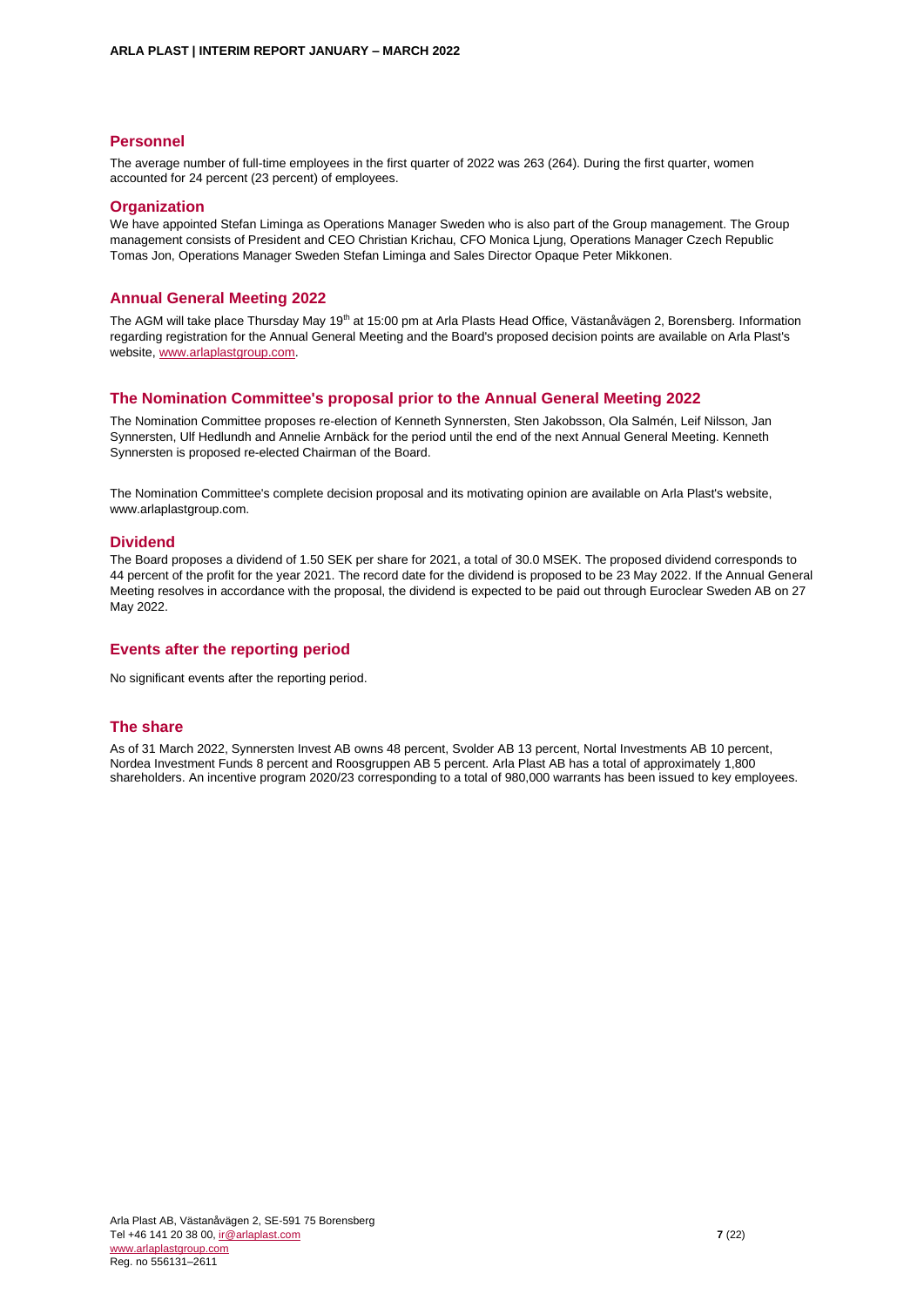# **FINANCIAL REPORTS**

### **Consolidated statement of comprehensive income**

|                                                                  |                | Jan-Mar    | Jan-Mar    |            | Jan-Dec    |
|------------------------------------------------------------------|----------------|------------|------------|------------|------------|
| <b>Amounts in SEK thousand</b>                                   | <b>Note</b>    | 2022       | 2021       | R 12       | 2021       |
|                                                                  |                |            |            |            |            |
| Net sales                                                        | 2,3            | 226,658    | 218,812    | 935,340    | 927,494    |
| Cost of goods sold                                               |                | $-192.194$ | $-167,902$ | $-771,279$ | $-746,987$ |
| <b>Gross margin</b>                                              |                | 34,464     | 50,910     | 164,061    | 180,507    |
| Selling expenses                                                 |                | $-14,738$  | $-14,143$  | $-58,224$  | $-57,629$  |
| Administrative expenses                                          | 9              | $-10,355$  | $-12,427$  | $-43,129$  | $-45,201$  |
| Other operating income                                           | $\overline{4}$ | 2,301      | 3,399      | 7,757      | 8,855      |
| Other operating expenses                                         |                | $-242$     | $-121$     | $-438$     | $-317$     |
| <b>Operating profit</b>                                          |                | 11,430     | 27,618     | 70,027     | 86,215     |
|                                                                  |                |            |            |            |            |
| Financial income                                                 |                |            | 138        | 175        | 313        |
| Financial expense                                                |                | $-620$     | $-288$     | $-1,348$   | $-1,016$   |
| Profit before tax                                                |                | 10,810     | 27,468     | 68,854     | 85,512     |
| Tax expense                                                      |                | $-2,059$   | $-5,520$   | $-13,939$  | $-17,400$  |
| Profit for the period                                            |                | 8,751      | 21,948     | 54,915     | 68,112     |
| Other comprehensive income:                                      |                |            |            |            |            |
| Items that may be reclassified subsequently<br>to profit or loss |                |            |            |            |            |
| Exchange differences on translation of<br>foreign operations     |                | 5,711      | 3,539      | 14,401     | 12,229     |
| Other comprehensive income for the<br>period                     |                | 5,711      | 3,539      | 14,401     | 12,229     |
| Total comprehensive income for the<br>period                     |                | 14,462     | 25,487     | 69,316     | 80,341     |
| <b>Amounts in SEK</b>                                            |                |            |            |            |            |
| Earnings per share, basic                                        | 10             | 0.44       | 1.10       | 2.75       | 3.41       |
| Earnings per share, diluted                                      | 10             | 0.42       | 1.05       | 2.62       | 3.25       |
|                                                                  |                |            |            |            |            |

The profit and the total comprehensive income for the period are attributable in their entirety to the shareholders of the parent company.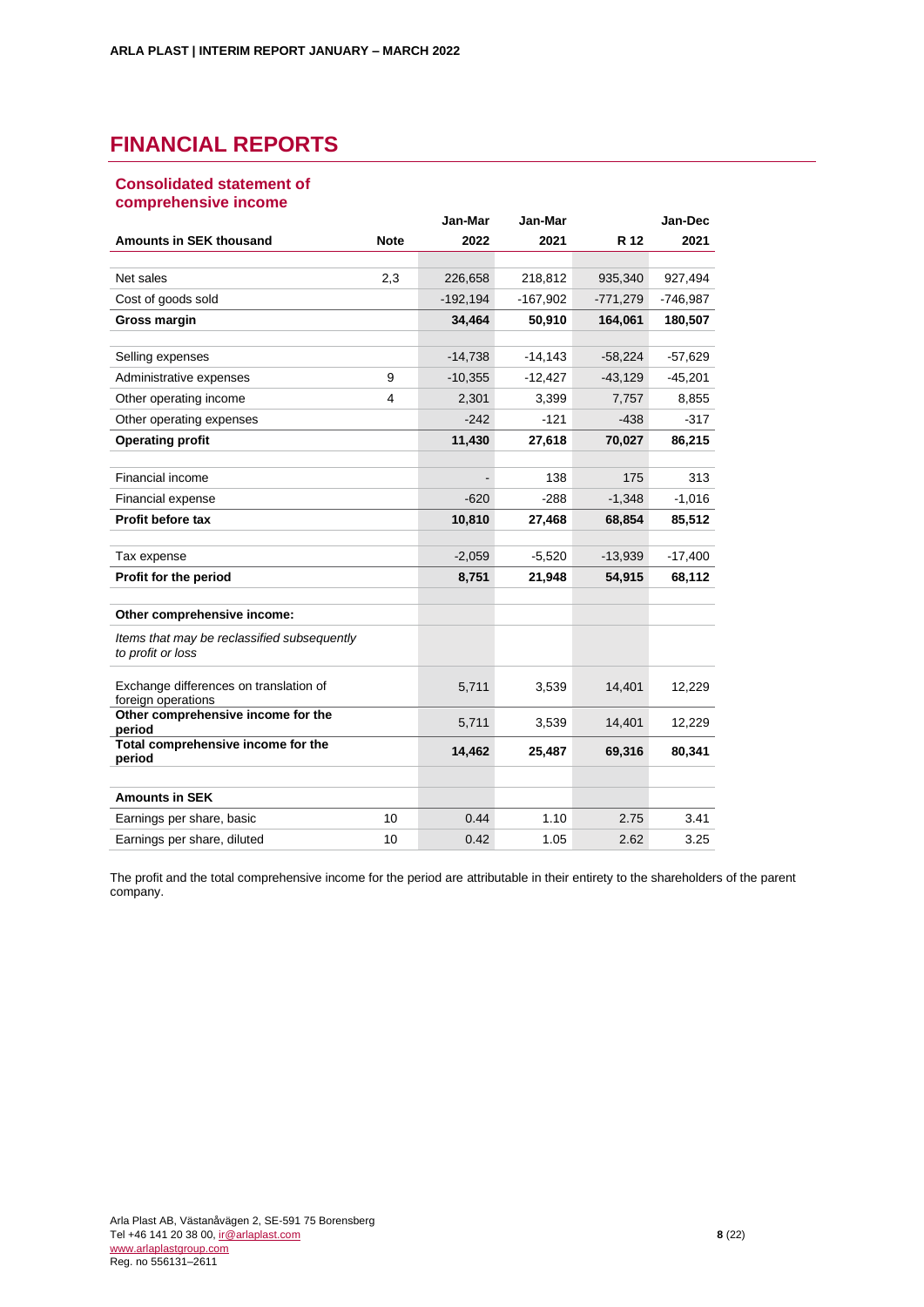### **Consolidated statement of financial position**

| <b>Amounts in SEK thousand</b>                      | <b>Note</b> | 2022-03-31 | 2021-03-31 | 2021-12-31 |
|-----------------------------------------------------|-------------|------------|------------|------------|
|                                                     |             |            |            |            |
| <b>ASSETS</b>                                       |             |            |            |            |
| <b>Total non-current assets</b>                     |             |            |            |            |
| Intangible non-current assets                       |             | 435        | 733        | 509        |
| Property, plant and equipment                       |             | 279,032    | 282,637    | 280,836    |
| Right-of-use assets                                 | 5           | 22,130     | 7,630      | 21,941     |
| Other non-current receivables                       | 6           | 9          | 9          | 7          |
| <b>Total non-current assets</b>                     |             | 301,606    | 291,009    | 303,293    |
| <b>Current assets</b>                               |             |            |            |            |
| Inventories                                         | 7           | 221,709    | 163,995    | 184,306    |
| Accounts receivable                                 | 6           | 139,732    | 130,194    | 126,229    |
| Other current receivables                           | 6           | 5,347      | 6,152      | 11,136     |
| Prepaid expenses and accrued income                 |             | 3,969      | 2,334      | 3,110      |
| Cash and cash equivalents                           | 6           | 30,183     | 30,794     | 18,565     |
| <b>Total current assets</b>                         |             | 400,940    | 333,469    | 343,346    |
| <b>TOTAL ASSETS</b>                                 |             | 702,546    | 624,478    | 646,639    |
|                                                     |             |            |            |            |
| <b>EQUITY</b>                                       |             |            |            |            |
| Share capital                                       |             | 2,400      | 2,400      | 2,400      |
| Other capital contributions                         |             | 1,666      | 1,666      | 1,666      |
| <b>Translation reserve</b>                          |             | 38,974     | 24,573     | 33,263     |
| Retained earnings (including profit for the period) |             | 441,210    | 386,295    | 432,459    |
| Total equity attributable to owners of the parent   |             | 484,250    | 414,934    | 469,788    |
|                                                     |             |            |            |            |
| <b>LIABILITIES</b>                                  |             |            |            |            |
| <b>Non-current liabilities</b>                      |             |            |            |            |
| Non-current portion of lease liability              | 5           | 17,374     | 3,214      | 17,310     |
| Deferred tax liabilities                            |             | 40,876     | 38,947     | 40,549     |
| <b>Total non-current liabilities</b>                |             | 58,250     | 42,161     | 57,859     |
| <b>Current liabilities</b>                          |             |            |            |            |
| Liabilities to credit institutions                  | 6           | 58,433     | 71,563     | 41,106     |
| Current portion of lease liability                  | 5           | 4,797      | 4,456      | 4,661      |
| Accounts payable                                    | 6           | 34,034     | 31,731     | 14,078     |
| <b>Current tax liabilities</b>                      |             |            | 3,977      | 4,771      |
| Derivative instruments                              | 6           | 115        | 16         |            |
| Other liabilities                                   | 6           | 22,267     | 20,959     | 28,273     |
| Accrued expenses and deferred income                |             | 40,400     | 34,681     | 26,103     |
| <b>Total current liabilities</b>                    |             | 160,046    | 167,383    | 118,992    |
|                                                     |             |            |            |            |
| <b>Total liabilities</b>                            |             | 218,296    | 209,544    | 176,851    |
| <b>TOTAL EQUITY AND LIABILITIES</b>                 |             | 702,546    | 624,478    | 646,639    |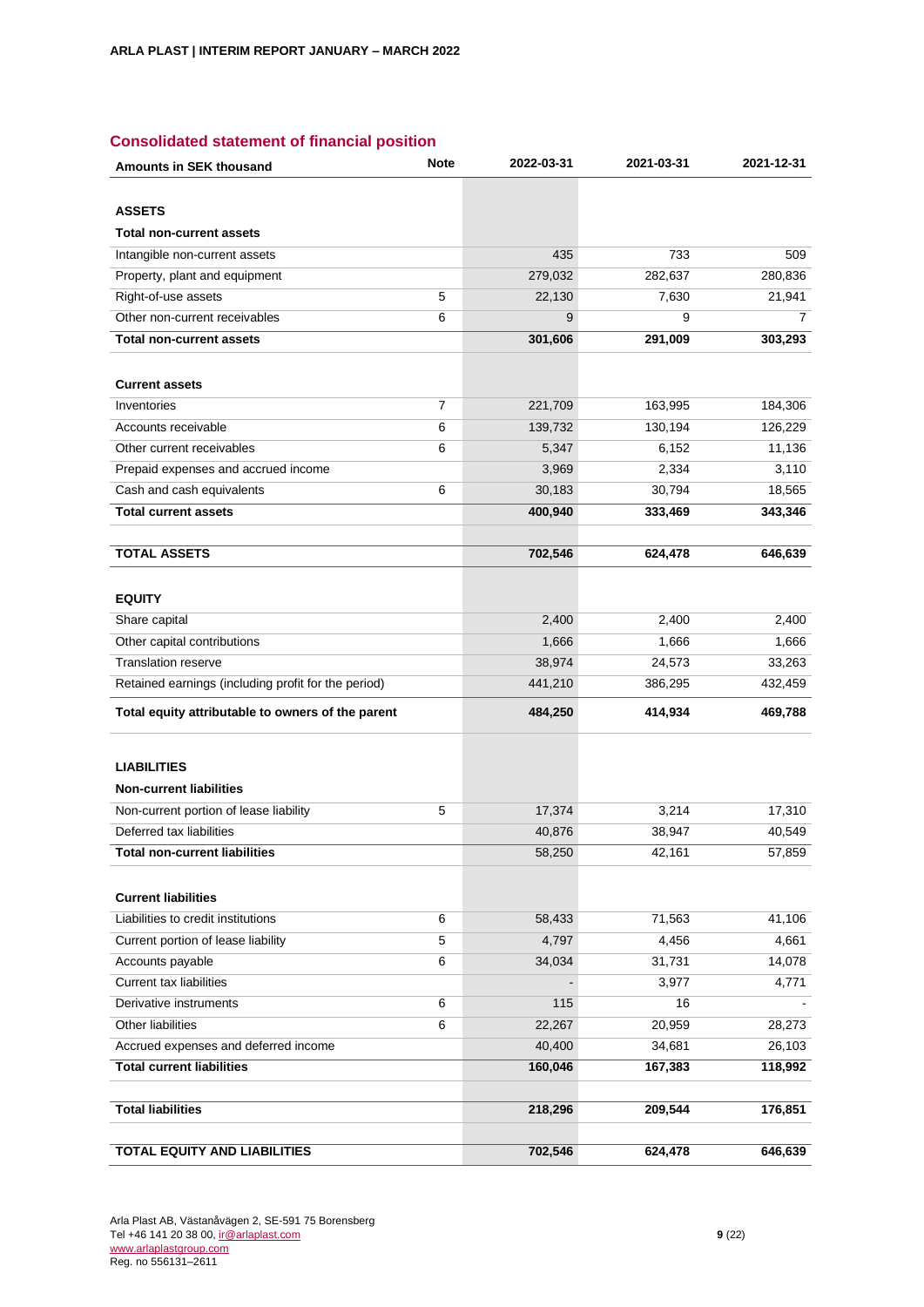### **Condensed consolidated statement of changes in equity**

| Amounts in SEK thousand                     | 2022-03-31 | 2021-03-31     | 2021-12-31 |
|---------------------------------------------|------------|----------------|------------|
| <b>Opening balance</b>                      | 469,788    | 389,447        | 389,447    |
| Profit for the period                       | 8,751      | 21,948         | 68,112     |
| Other comprehensive income                  | 5,711      | 3,539          | 12,229     |
| Total comprehensive income                  | 484,250    | 414.934        | 469,788    |
| Dividend                                    |            |                |            |
| Cash for warrants                           |            | $\blacksquare$ |            |
| <b>Total transactions with shareholders</b> |            |                |            |
| <b>Closing balance</b>                      | 484,250    | 414.934        | 469.788    |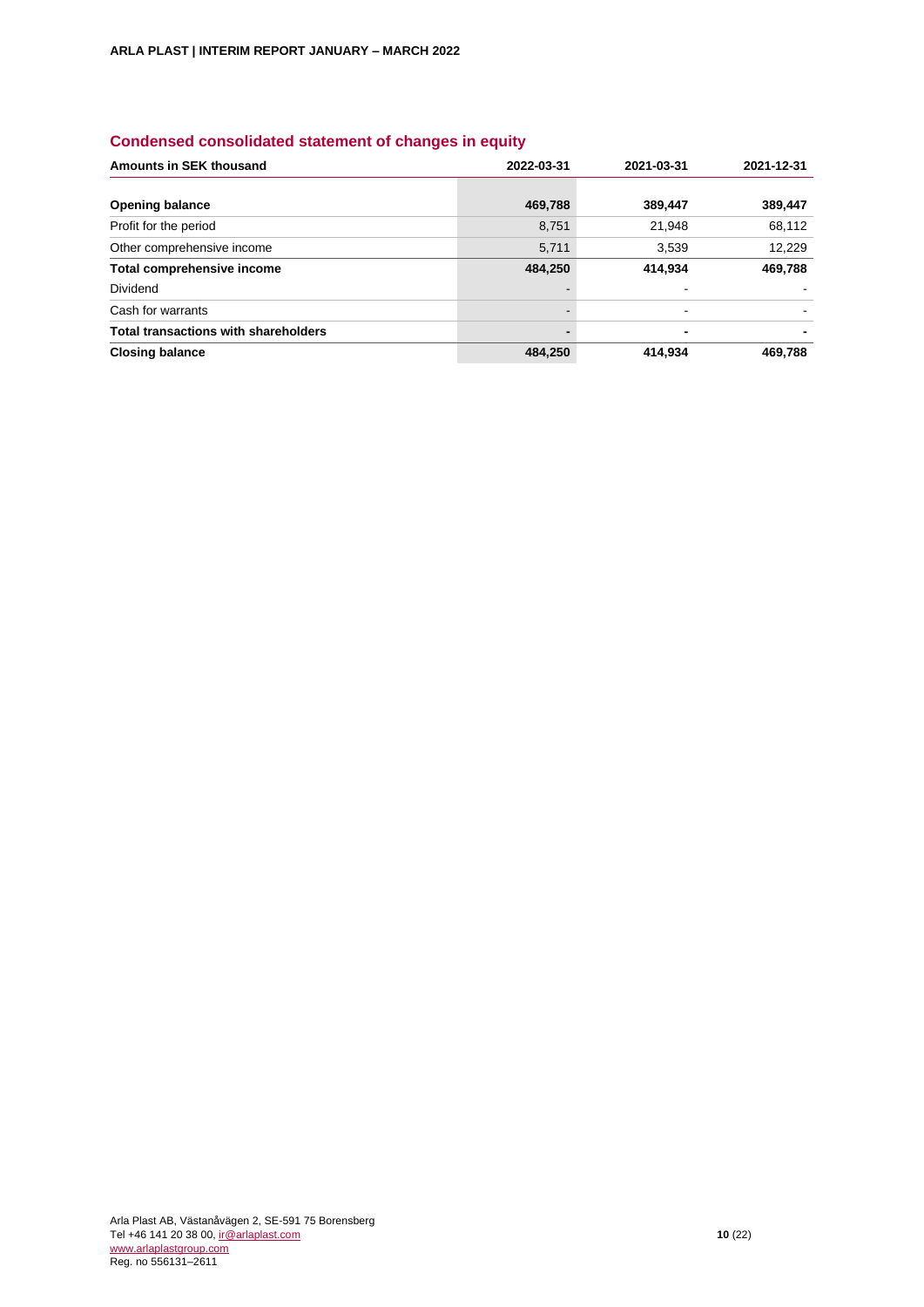### **Consolidated statement of cash flows**

|                                                                          | Jan-Mar                      | Jan-Mar   |           | Jan-Dec   |
|--------------------------------------------------------------------------|------------------------------|-----------|-----------|-----------|
| <b>Amounts in SEK thousand</b>                                           | 2022                         | 2021      | R 12      | 2021      |
| Cash flow from operating activities                                      |                              |           |           |           |
| Operating profit                                                         | 11,430                       | 27,618    | 70,027    | 86,215    |
| Adjustment for items not included in cash flow                           | 10,950                       | 8,954     | 43,756    | 41,760    |
| Interest received                                                        |                              |           |           |           |
| Interest paid                                                            | $-121$                       | -157      | $-729$    | -765      |
| Income tax paid                                                          | $-8,213$                     | $-2,259$  | $-22,686$ | $-16,732$ |
| Cash flow from operating activities before<br>changes in working capital | 14,046                       | 34,156    | 90,368    | 110,478   |
| Cash flow from changes in working capital                                |                              |           |           |           |
| Increase/decrease in inventories                                         | $-34,936$                    | $-1,788$  | $-51,599$ | -18,451   |
| Increase/decrease in operating receivables                               | $-8,054$                     | $-31,011$ | $-5,266$  | -28,223   |
| Increase/decrease in operating liabilities                               | 29,976                       | 494       | 13,372    | -16,110   |
| Total change in working capital                                          | $-13,014$                    | -32,305   | $-43,493$ | -62,784   |
|                                                                          |                              |           |           |           |
| Cash flow from operating activities                                      | 1,032                        | 1,851     | 46 875    | 47,694    |
| Cash flow from investing activities                                      |                              |           |           |           |
| Investments in intangible fixed assets                                   |                              |           | $-29$     | -29       |
| Investments in property, plant and equipment                             | $-4,135$                     | $-12,492$ | $-26,205$ | $-34,562$ |
| Disposal of long-term receivables                                        |                              |           | L.        |           |
| Cash flow from investing activities                                      | -4,135                       | -12,492   | $-26,234$ | $-34,591$ |
| Cash flow from financing activities                                      |                              |           |           |           |
| Derivative instruments                                                   | $\qquad \qquad \blacksquare$ |           | -         |           |
| Dividend                                                                 |                              |           |           |           |
| Increased use of overdraft facility                                      | 16,552                       | 18 301    | 4795      | 6 544     |
| Reduced use of overdraft facility                                        |                              |           |           |           |
| Amortization related to lease liability                                  | $-1,422$                     | $-1297$   | $-6517$   | $-6392$   |
| Amortization of loans to credit institutions                             | $\overline{a}$               |           | $-19304$  | -19 304   |
| Amortization of debt to Group companies                                  | $\blacksquare$               |           |           |           |
| Cash for warrants                                                        |                              |           |           |           |
| Cash flow from financing activities                                      | 15,130                       | 17,004    | $-21,026$ | -19 152   |
| Cash flow for the period                                                 | 12,027                       | 6,363     | -385      | $-6,049$  |
| Cash and cash equivalents at beginning of period                         | 18,565                       | 23,814    | 30,794    | 23,814    |
| Exchange differences in cash and cash equivalents                        | $-409$                       | 617       | $-226$    | 800       |
| Cash and cash equivalents at close of period                             | 30,183                       | 30,794    | 30,183    | 18,565    |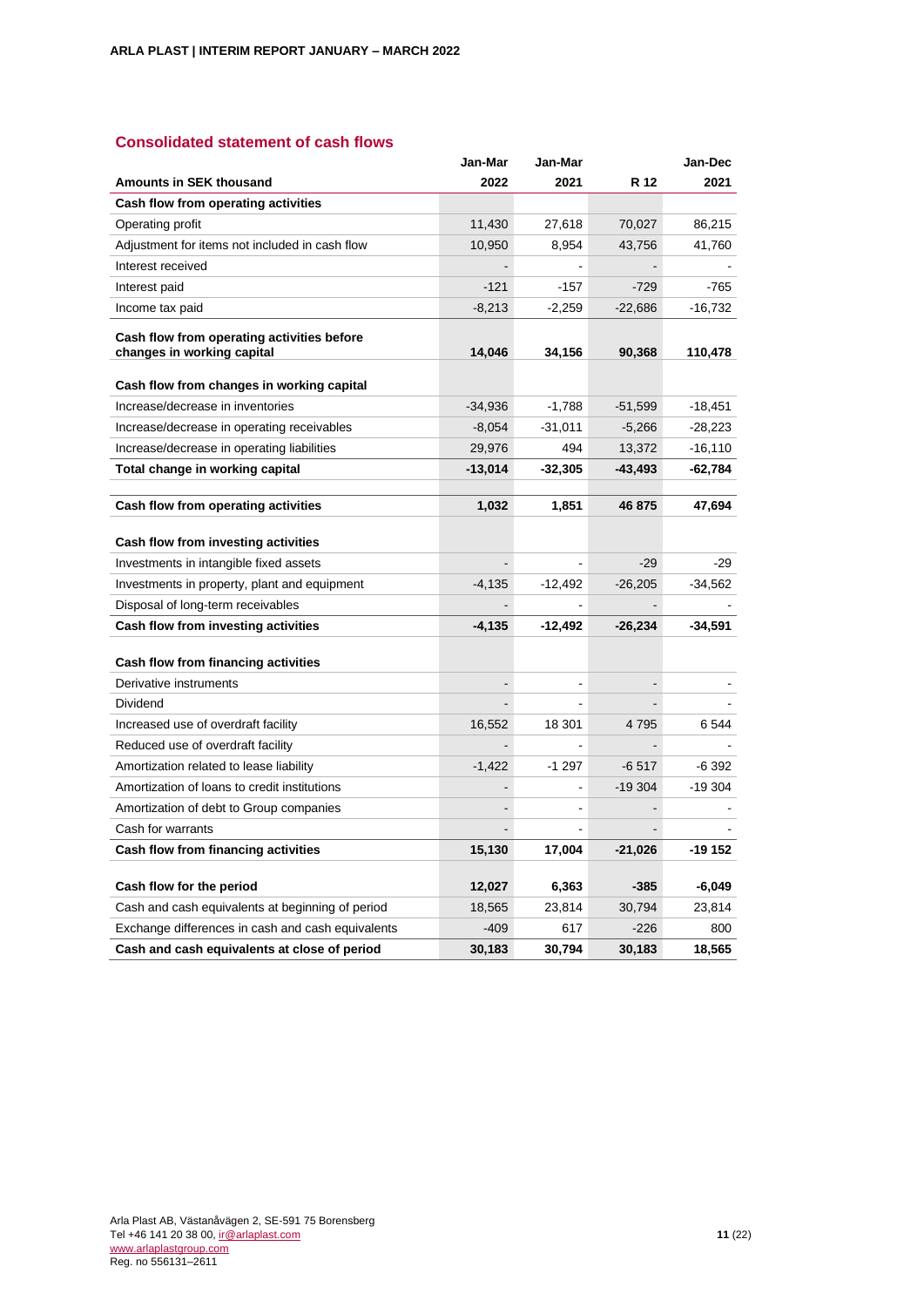### **Condensed parent company income statement**

|                                               | Jan-Mar    | Jan-Mar    |            | Jan-Dec   |
|-----------------------------------------------|------------|------------|------------|-----------|
| Amounts in SEK thousand                       | 2022       | 2021       | R 12       | 2021      |
| Net sales                                     | 147,976    | 155,342    | 611,135    | 618,501   |
| Cost of goods sold                            | $-124,705$ | $-113,633$ | $-492,877$ | -481,805  |
| <b>Gross profit</b>                           | 23,271     | 41,709     | 118,258    | 136,696   |
| Selling expenses                              | $-11,514$  | $-11,258$  | $-46,958$  | $-46,702$ |
| Administrative expenses                       | $-7,834$   | $-10,206$  | $-32,128$  | $-34,500$ |
| Other operating income and operating expenses | 2,039      | 2,270      | 8,633      | 8,864     |
| <b>Operating profit</b>                       | 5,962      | 22,515     | 47,805     | 64,358    |
| Financial income and financial expenses       | $-591$     | 19         | $-817$     | $-207$    |
| Profit before appropriations and tax          | 5,371      | 22,534     | 46,988     | 64,151    |
| Appropriations                                |            |            | $-13,218$  | $-13,218$ |
| <b>Profit before tax</b>                      | 5,371      | 22,534     | 33,770     | 50,933    |
| Tax expense                                   | $-1,106$   | $-4,642$   | $-7,289$   | $-10,827$ |
| Profit for the period                         | 4,265      | 17,892     | 26,481     | 40,106    |

### **Parent company's condensed statement of comprehensive income**

| <b>Profit for the period</b>              | 4.265                    | 17.892 | 26.481 | 40.106 |
|-------------------------------------------|--------------------------|--------|--------|--------|
| Other comprehensive income for the period | $\overline{\phantom{a}}$ | $\sim$ |        |        |
| Total comprehensive income for the period | 4.265                    | 17.892 | 26.481 | 40.106 |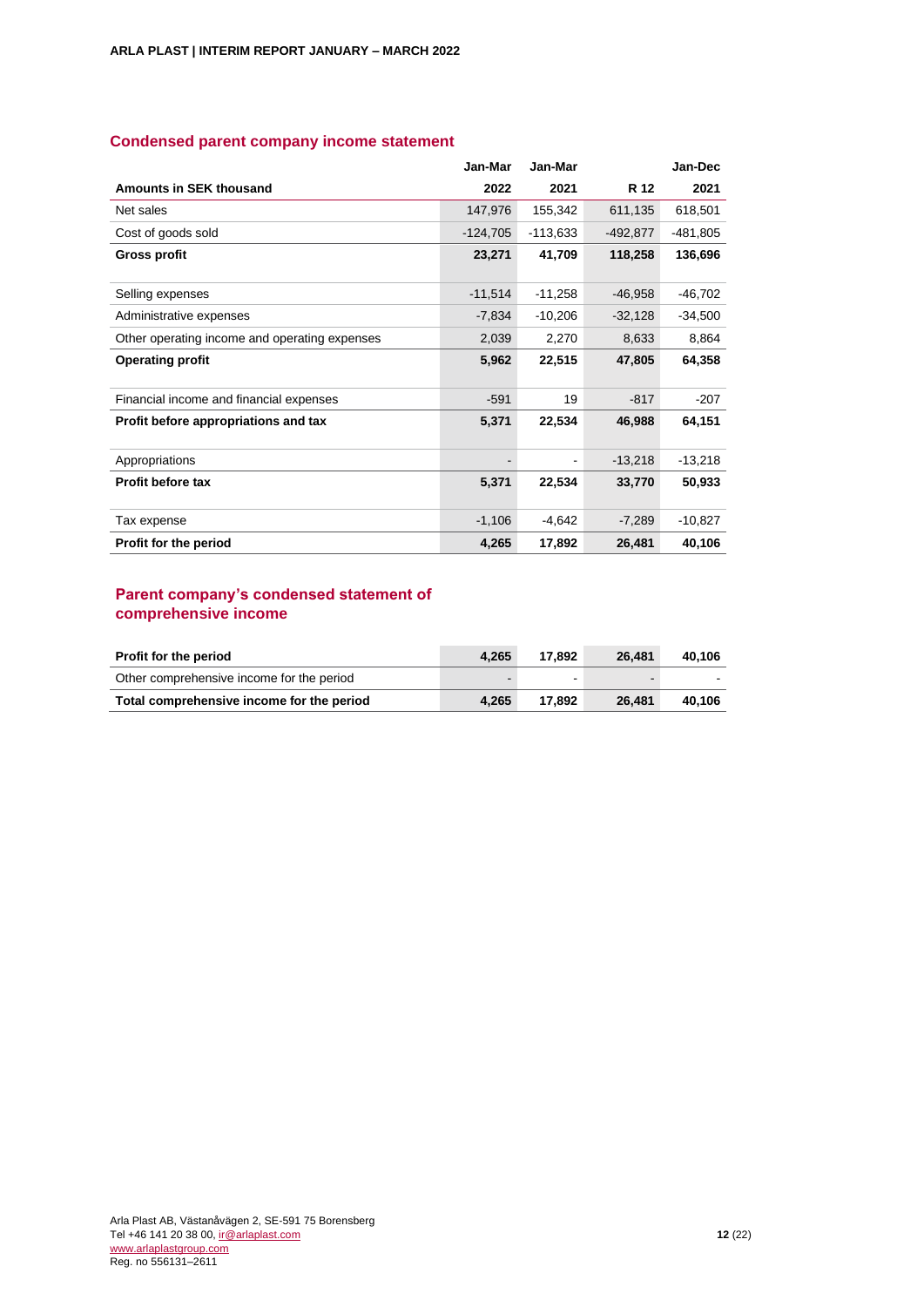### **Condensed parent company balance sheet**

| <b>Amounts in SEK thousand</b>  | 2022-03-31 | 2021-03-31 | 2021-12-31 |
|---------------------------------|------------|------------|------------|
|                                 |            |            |            |
| <b>ASSETS</b>                   |            |            |            |
| <b>Total non-current assets</b> |            |            |            |
| Intangible non-current assets   | 435        | 731        | 509        |
| Property, plant and equipment   | 169,653    | 175,038    | 173,124    |
| Financial fixed assets          | 28,986     | 28,986     | 28,986     |
| <b>Total non-current assets</b> | 199,074    | 204,755    | 202,619    |
| <b>Current assets</b>           |            |            |            |
| Inventories                     | 126,161    | 95,032     | 103,712    |
| Total current assets            | 89,910     | 99,093     | 93,187     |
| Cash and bank balances          | 28,058     | 30,236     | 18,397     |
| <b>Total current assets</b>     | 244,129    | 224,361    | 215,296    |
| <b>TOTAL ASSETS</b>             | 443,203    | 429,116    | 417,915    |

|                                     | 2022-03-31 | 2021-03-31 | 2021-12-31 |
|-------------------------------------|------------|------------|------------|
|                                     |            |            |            |
| <b>EQUITY</b>                       |            |            |            |
| Restricted equity                   | 2,880      | 2,880      | 2,880      |
| Unrestricted equity                 | 205,322    | 178,842    | 201,058    |
| <b>Total equity</b>                 | 208,202    | 181,722    | 203,938    |
|                                     |            |            |            |
| <b>Untaxed reserves</b>             | 140,682    | 127,464    | 140,682    |
|                                     |            |            |            |
| <b>LIABILITIES</b>                  |            |            |            |
| Liabilities to credit institutions  | 27,681     | 50,113     | 21,937     |
| Other current liabilities           | 66,638     | 69,817     | 51,358     |
| <b>Total current liabilities</b>    | 94,319     | 119,930    | 73,295     |
|                                     |            |            |            |
| <b>TOTAL EQUITY AND LIABILITIES</b> | 443,203    | 429,116    | 417,915    |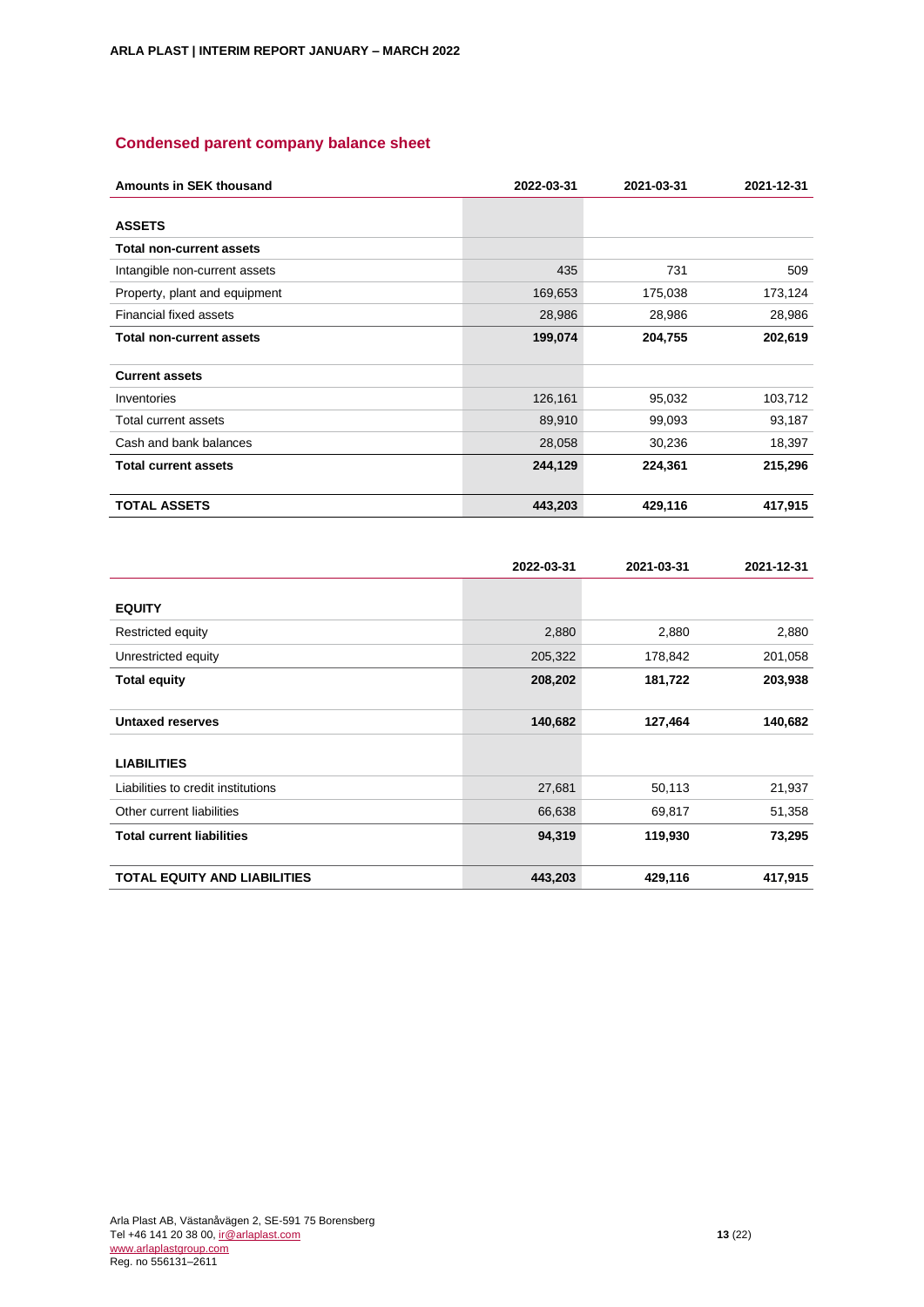## **NOTES**

### **Not 1 Basic accounting policies**

This interim report for the Group has been prepared in accordance with IAS 34 Interim Financial Reporting and the Annual Accounts Act. The interim report for the Parent Company has been prepared in accordance with the Annual Accounts Act. The same accounting policies as those in the last annual report have been applied for the Group and the Parent Company.

Significant estimates and judgements are set out in Note 4 of the 2021 Annual Report. No changes have been made to that could have a substantial impact on the current interim report.

New standards, amendments and interpretations effective from 1 January 2022 or later have not had a substantial impact on this financial report.

#### **Not 2 Categories of revenue**

Below is a breakdown of revenue from contracts with customers in Arla Plast's largest markets based on the domicile of the customer and Arla Plast's product areas. No single customer accounts for 10 percent or more of sales, which means that dependence on individual customers is limited for Arla Plast.

| <b>External net sales per</b> |         |                |         |     |         |     |         |     |
|-------------------------------|---------|----------------|---------|-----|---------|-----|---------|-----|
| geographical market,          | Jan-Mar |                | Jan-Mar |     |         |     | Jan-Dec |     |
| <b>SEK Thousand</b>           | 2022    | %              | 2021    | %   | R 12    | %   | 2021    | %   |
| Sweden                        | 26,548  | 12             | 26,225  | 12  | 122,128 | 13  | 121,805 | 13  |
| Germany                       | 38,160  | 17             | 51,841  | 24  | 161,091 | 17  | 174,772 | 19  |
| Czech Republic                | 46,539  | 20             | 34,964  | 16  | 148,099 | 16  | 136,523 | 15  |
| Polen                         | 25,638  | 11             | 21,160  | 10  | 111,001 | 12  | 106,524 | 12  |
| Rest of Europe                | 78,552  | 35             | 74,559  | 34  | 341,819 | 37  | 337,826 | 36  |
| <b>Rest of World</b>          | 11,221  | 5              | 10,063  | 5   | 51,202  | 5   | 50,044  | 5   |
| Total                         | 226,658 | 100            | 218,812 | 100 | 935,340 | 100 | 927,494 | 100 |
|                               |         |                |         |     |         |     |         |     |
| <b>External net sales per</b> |         |                |         |     |         |     |         |     |
| product category, SEK         |         |                |         |     |         |     |         |     |
| <b>Thousand</b>               |         |                |         |     |         |     |         |     |
| <b>TPC</b>                    | 103,636 | 42             | 114,284 | 52  | 416,710 | 45  | 427,358 | 46  |
| <b>OPC</b>                    | 33,044  | 15             | 23,398  | 11  | 133,794 | 14  | 124,148 | 13  |
| <b>MWPC</b>                   | 49.703  | 21             | 39,886  | 18  | 221,170 | 24  | 211,353 | 23  |
| ABS                           | 27,617  | 15             | 21,452  | 10  | 105,054 | 11  | 98,889  | 11  |
| <b>PETG</b>                   | 12,658  | $\overline{7}$ | 19,792  | 9   | 58,612  | 6   | 65,746  | 7   |
| <b>Summa</b>                  | 226,658 | 100            | 218,812 | 100 | 935,340 | 100 | 927,494 | 100 |

#### **Note 3 Operating segments**

The Group's activities are divided into two operating segments, Sweden and the Czech Republic.

Group-wide functions can be found in both Sweden and the Czech Republic and are internally invoiced to ensure that a fair result can be monitored in each segment. Items affecting comparability, which relate to preparation costs for a possible listing, are charged to Group-wide costs and have not been allocated. In the consolidated statement of comprehensive income, the items affecting comparability are included in administrative expenses. Intersegment sales take place on market terms. The CEO primarily uses net sales and adjusted operating profit in assessing the Group's performance.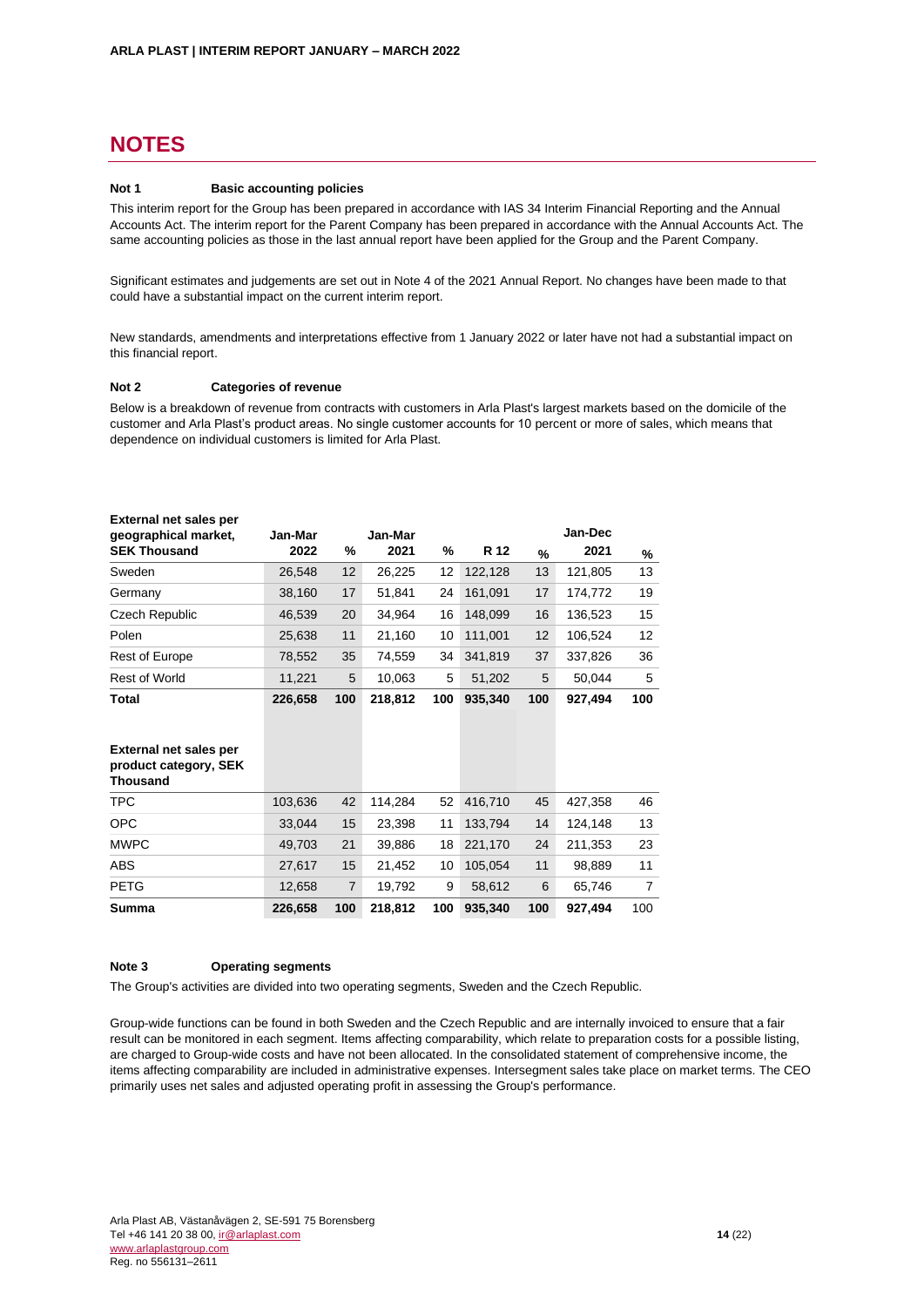#### **Sweden**

The Sweden segment is the Group's larger segment. This segment represents approximately 65 percent (70 percent) of the Group's total net sales in the first quarter of 2022 and includes all operations conducted and based in Borensberg.The main raw materials in the segment are polycarbonate and ABS. The product areas in which the segment operates are TPC, OPC and ABS. Approximately 52 percent (76 percent) of the net sales of the joint product area OPC are generated in the Sweden segment.

### **Czech Republic**

The Czech Republic segment represents approximately 35 percent (30 percent) of the Group's total net sales in the first quarter of 2022. This segment includes all activities conducted and originating in the Czech Republic. Production takes place in Kadaň and Pelhřimov. The main raw materials in the segment are polycarbonate and PETG. The product areas in which the segment operates are MWPC, OPC and PETG. Regarding the joint product area OPC, the Czech Republic segment accounts for approximately 48 percent (24 percent) of net sales.

#### **Revenue**

Intersegment sales take place on market terms. Revenue from external parties reported to the CEO is measured in the same way as in the consolidated statement of comprehensive income.

Net sales and earnings by segment, net sales by geographic market and segment, as well as significant assets and liabilities by segment are shown below:

### **NET SALES AND EARNINGS PER SEGMENT**

| Net sales and<br>earnings                        | Segment<br><b>Sweden</b><br>Q <sub>1</sub><br>2022 | <b>Segment</b><br>Czech<br>Q1<br>2022 | Jointly<br>Q <sub>1</sub><br>2022 | Elim.<br>Q <sub>1</sub><br>2022 | Group<br>Q1<br>2022 | <b>Segment</b><br><b>Sweden</b><br>Q1<br>2021 | <b>Segment</b><br><b>Czech</b><br>Q <sub>1</sub><br>2021 | Jointly<br>Q1<br>2021    | Elim.<br>Q <sub>1</sub><br>2021 | Group<br>Q1<br>2021 |
|--------------------------------------------------|----------------------------------------------------|---------------------------------------|-----------------------------------|---------------------------------|---------------------|-----------------------------------------------|----------------------------------------------------------|--------------------------|---------------------------------|---------------------|
| Sales volume, tonnes                             | 3,332                                              | 1,740                                 |                                   | $-131$                          | 4,941               | 4,259                                         | 2,203                                                    | $\overline{\phantom{a}}$ | $-281$                          | 6,181               |
| Net sales, external,<br><b>SEK million</b>       | 148.0                                              | 78.7                                  |                                   |                                 | 226.7               | 154.3                                         | 64.5                                                     |                          |                                 | 218.8               |
| Net sales, intern, SEK<br>million                |                                                    | 3.3                                   |                                   | $-3.3$                          |                     | 1.0                                           | 6.1                                                      | $\blacksquare$           | $-7.1$                          |                     |
| Total<br>net sales, SEK million                  | 148.0                                              | 82.0                                  |                                   | $-3.3$                          | 226.7               | 155.3                                         | 70.6                                                     |                          | $-7.1$                          | 218.8               |
| Adjusted operating<br>profit, SEK million        | 7.7                                                | 3.4                                   |                                   | 0.3                             | 11.4                | 25.7                                          | 4.8                                                      | $\blacksquare$           | 0.3                             | 30.8                |
| Items affecting<br>comparability, SEK<br>million |                                                    |                                       |                                   |                                 |                     |                                               |                                                          | 3.2                      |                                 | 3.2                 |
| Operating profit, SEK<br>million                 | 7.7                                                | 3.4                                   |                                   | 0.3                             | 11.4                | 25.7                                          | 4.8                                                      | $-3.2$                   | 0.3                             | 27.6                |
| Net financial items,<br><b>SEK million</b>       | $-0.6$                                             |                                       |                                   |                                 | $-0.6$              | ۰                                             | $-0.1$                                                   |                          |                                 | $-0.1$              |
| Profit before tax, SEK<br>million                | 7.1                                                | 3.4                                   |                                   | 0.3                             | 10.8                | 25.7                                          | 4.7                                                      | $-3.2$                   | 0.3                             | 27.5                |
| Operating margin, %                              | 5.2                                                | 4.1                                   |                                   | $\overline{\phantom{a}}$        | 5.0                 | 16.6                                          | 6.8                                                      |                          |                                 | 12.6                |
| Adjusted operating<br>margin, %                  | 5.2                                                | 4.1                                   |                                   |                                 | 5.0                 | 16.6                                          | 6.8                                                      |                          |                                 | 14.1                |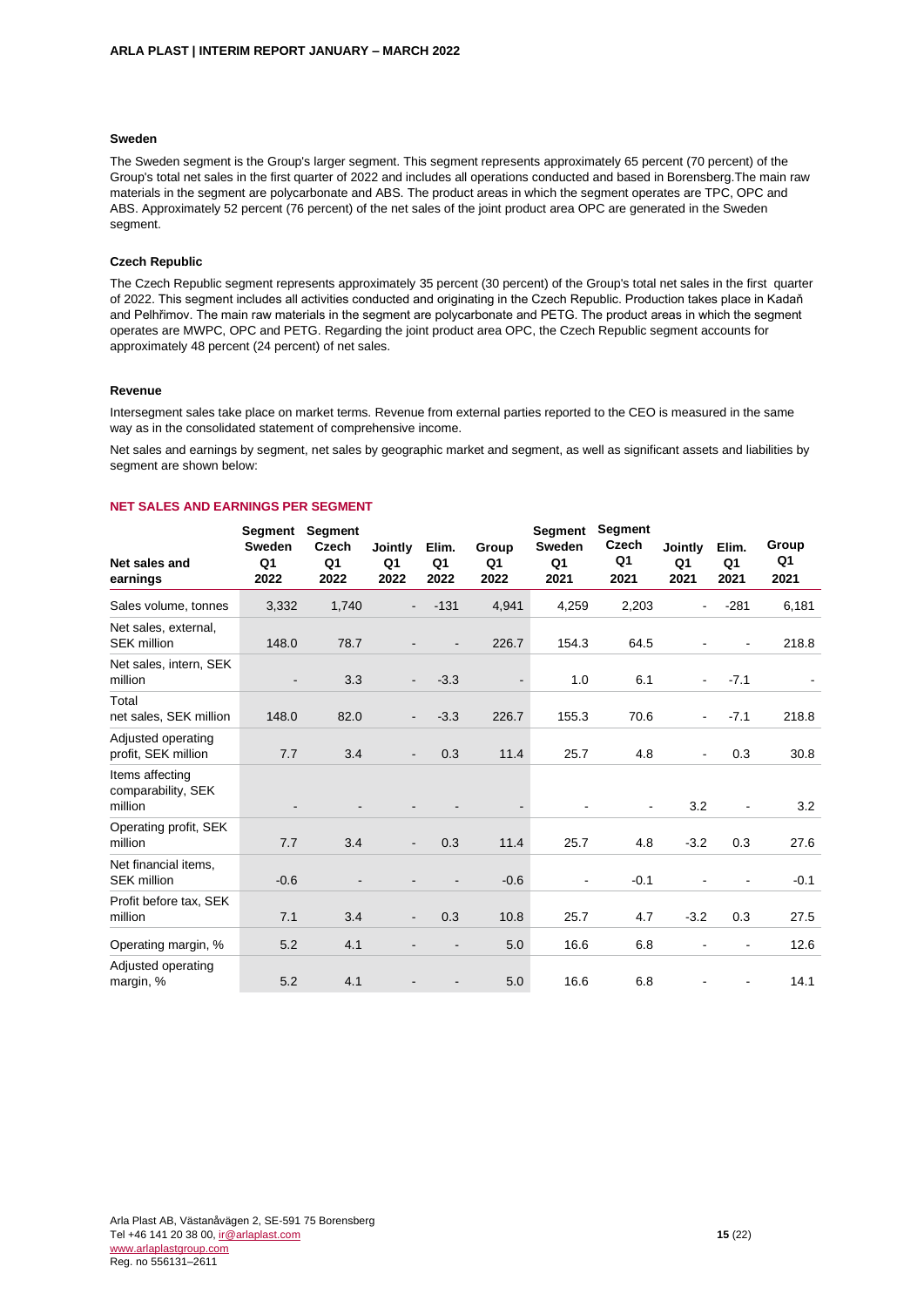### **ARLA PLAST | INTERIM REPORT JANUARY – MARCH 2022**

| Net sales and<br>earnings                        | Segment<br><b>Sweden</b><br>R 12 | <b>Segment</b><br><b>Czech</b><br>R 12 | Jointly<br>R 12 | Elim.<br>R 12 | Group<br>R 12 | <b>Segment</b><br><b>Sweden</b><br>Jan-Dec<br>2021 | <b>Segment</b><br>Czech<br>Jan-Dec<br>2021 | Jointly<br>Jan-Dec<br>2021 | Elim.<br>Jan-<br><b>Dec</b><br>2021 | Group<br>Jan-Dec<br>2021 |
|--------------------------------------------------|----------------------------------|----------------------------------------|-----------------|---------------|---------------|----------------------------------------------------|--------------------------------------------|----------------------------|-------------------------------------|--------------------------|
| Sales volume, tonnes                             | 13,944                           | 8,466                                  |                 | $-1.004$      | 21,406        | 14,871                                             | 8,929                                      |                            | $-1,154$                            | 22,646                   |
| Net sales, external,<br><b>SEK million</b>       | 603.9                            | 331.5                                  |                 |               | 935.4         | 610.2                                              | 317.3                                      |                            |                                     | 927.5                    |
| Net sales, intern, SEK<br>million                | 7.3                              | 23.5                                   |                 | $-30.8$       |               | 8.3                                                | 26.3                                       |                            | $-34.6$                             |                          |
| Total<br>net sales, SEK million                  | 611.2                            | 355.0                                  |                 | $-30.8$       | 935.4         | 618.5                                              | 343.6                                      |                            | $-34.6$                             | 927.5                    |
| Adjusted operating<br>profit, SEK million        | 52.5                             | 19.2                                   |                 | 1.2           | 72.9          | 70.5                                               | 20.6                                       | ۰                          | 1.2                                 | 92.3                     |
| Items affecting<br>comparability, SEK<br>million |                                  |                                        | 2.9             |               | 2.9           |                                                    |                                            | 6.1                        | $\blacksquare$                      | 6.1                      |
| Operating profit, SEK<br>million                 | 52.5                             | 19.2                                   | $-2.9$          | 1.2           | 70.0          | 70.5                                               | 20.6                                       | $-6.1$                     | 1.2                                 | 86.2                     |
| Net financial items,<br><b>SEK million</b>       | $-0.8$                           | $-0.4$                                 |                 |               | $-1.2$        | $-0.2$                                             | $-0.5$                                     |                            |                                     | $-0.7$                   |
| Profit before tax, SEK<br>million                | 51.7                             | 18.8                                   | $-2.9$          | 1.2           | 68.8          | 70.3                                               | 20.1                                       | $-6.1$                     | 1.2                                 | 85.5                     |
| Operating margin, %                              | 8.6                              | 5.4                                    |                 |               | 7.5           | 11.4                                               | 6.0                                        |                            |                                     | 9.3                      |
| Adjusted operating<br>margin, %                  | 8.6                              | 5.4                                    |                 |               | 7.8           | 11.4                                               | 6.0                                        |                            |                                     | 10.0                     |

### **NET SALES BY GEOGRAPHIC MARKET AND SEGMENT**

| Geographical<br>market. SEK<br>Thousands | Segment<br><b>Sweden</b><br>Q1<br>2022 | <b>Segment</b><br>Czech<br>Q1<br>2022 | Internal<br>Q1<br>2022 | Group<br>Q1<br>2022 | Segment<br>Sweden<br>Q1<br>2021 | Segment<br>Czech<br>Q1<br>2021 | <b>Internal</b><br>Q1<br>2021 | Group<br>Q1<br>2021 |
|------------------------------------------|----------------------------------------|---------------------------------------|------------------------|---------------------|---------------------------------|--------------------------------|-------------------------------|---------------------|
| Sweden                                   | 24,449                                 | 5,407                                 | $-3,308$               | 26,548              | 22,694                          | 9,631                          | $-6,100$                      | 26,225              |
| Germany                                  | 32,787                                 | 5,373                                 | $\blacksquare$         | 38,160              | 34,948                          | 16,893                         |                               | 51,841              |
| Czech                                    | 12,484                                 | 34,079                                | $-24$                  | 46,539              | 19,424                          | 16,554                         | $-1,014$                      | 34,964              |
| Polen                                    | 17,984                                 | 7,654                                 | $\blacksquare$         | 25,638              | 15,391                          | 5,769                          |                               | 21,160              |
| <b>Rest Europe</b>                       | 54,280                                 | 24,272                                |                        | 78,552              | 55,389                          | 19,170                         |                               | 74,559              |
| <b>Rest World</b>                        | 5,992                                  | 5,229                                 |                        | 11,221              | 7,496                           | 2,567                          |                               | 10,063              |
| <b>Total</b>                             | 147,976                                | 82.014                                | $-3,332$               | 226,658             | 155.342                         | 70.584                         | $-7,114$                      | 218,812             |

| Geographical<br>market, SEK<br><b>Thousands</b> | Segment<br>Sweden<br>R 12 | Segment<br>Czech<br>R 12 | Internal<br>R 12         | Group<br>R 12 | <b>Segment</b><br>Sweden<br>Jan-Dec<br>2021 | <b>Segment</b><br>Czech<br>Jan-Dec<br>2021 | Internal<br>Jan-Dec<br>2021 | Group<br>Jan-Dec<br>2021 |
|-------------------------------------------------|---------------------------|--------------------------|--------------------------|---------------|---------------------------------------------|--------------------------------------------|-----------------------------|--------------------------|
| Sweden                                          | 111,614                   | 34,036                   | $-23,522$                | 122,128       | 109.859                                     | 38,260                                     | $-26,314$                   | 121,805                  |
| Germany                                         | 118,380                   | 42,711                   | $\blacksquare$           | 161,091       | 120,541                                     | 54,231                                     | $\blacksquare$              | 174,772                  |
| Czech                                           | 42,574                    | 112,850                  | $-7,325$                 | 148,099       | 49,514                                      | 95,325                                     | $-8,315$                    | 136,524                  |
| Polen                                           | 73,733                    | 37,268                   | $\overline{\phantom{a}}$ | 111,001       | 71.140                                      | 35,383                                     | $\blacksquare$              | 106,523                  |
| <b>Rest Europe</b>                              | 233,478                   | 108,341                  | $\blacksquare$           | 341,819       | 234.587                                     | 103,239                                    | $\overline{\phantom{a}}$    | 337,826                  |
| <b>Rest World</b>                               | 31,356                    | 19,846                   | $\blacksquare$           | 51,202        | 32.860                                      | 17.184                                     |                             | 50,044                   |
| <b>Total</b>                                    | 611,135                   | 355.052                  | $-30.847$                | 935.340       | 618,501                                     | 343,622                                    | $-34.629$                   | 927,494                  |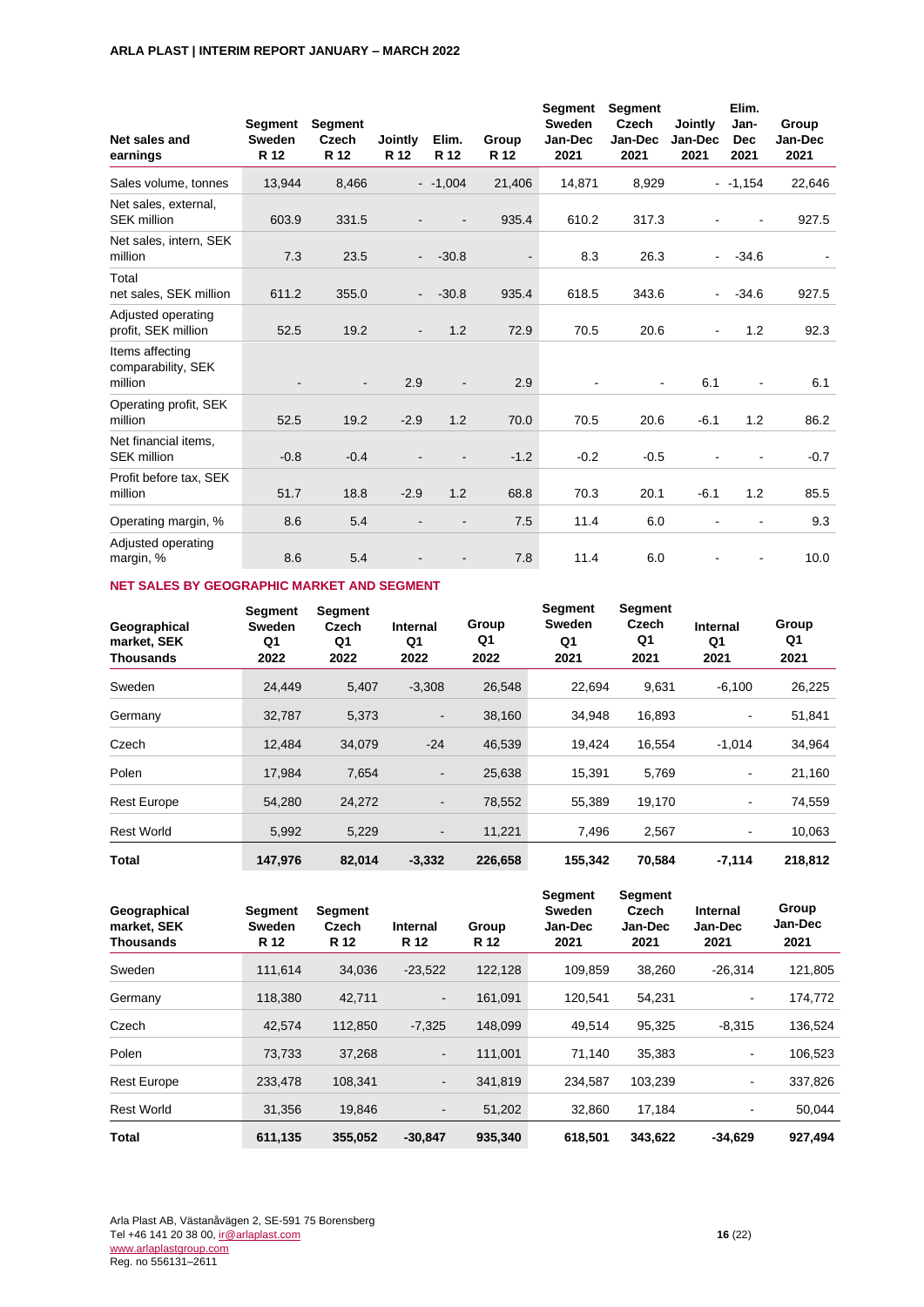### **MATERIAL ASSETS AND LIABILITIES PER SEGMENT**

| Material assets and liabiliteis per<br>segment, SEK Thousands | 2022-03-31 | 2021-03-31 | 2021-12-31 |
|---------------------------------------------------------------|------------|------------|------------|
| Segment Sweden                                                |            |            |            |
| Property, plant and equipment                                 | 169,653    | 175,038    | 173,124    |
| Inventories                                                   | 126,161    | 95,032     | 103,712    |
| Liabilities                                                   | 94,319     | 119,930    | 73,298     |
| Segment Czech                                                 |            |            |            |
| Property, plant and equipment                                 | 114,705    | 114,152    | 113,347    |
| Inventories                                                   | 95,548     | 68,963     | 80,594     |
| Liabilities                                                   | 75,730     | 61,673     | 56,687     |

### **Not 4 Other operating income**

Other operating income includes consideration for sales other than in the ordinary course of business, such as net gains on the sale of non-current assets, government grants received and exchange gains of an operating nature. Government grants are recognized at fair value when there is reasonable assurance that the grants will be received and the Group will comply with the conditions attached to the grants. Afa Sjukförsäkringsaktiebolag decided to pay out consolidation funds available within the collectively agreed health insurance AGS to certain employers. For Arla Plast, this meant SEK 2.1 million and the payment was made via Fora in October 2021. This item was reported as other operating income and receivables in the third quarter 2021.

#### **Not 5 Right-of-use assets**

The Group leases buildings, vehicles and other technical equipment such as a container compactor, inkjet printer, scrubbing machines and a vending machine. These are recognized as right-of-use assets with a corresponding liability. During the third quarter 2021, an agreement was reached regarding an extension of the lease of a production facility in the Czech Republic by 5 years, which affected the value of right-of-use assets by SEK 16.3 million and with a corresponding leasing debt.

#### **Note 6 Financial instruments**

The Group's financial assets and liabilities comprise the following items: other long-term receivables, accounts receivable, other receivables, cash and cash equivalents, liabilities to credit institutions, leasing liabilities, liabilities to Group companies, accounts payable, other liabilities and derivative financial instruments.

For those financial instruments carried at amortized cost, the carrying amount is considered to be a reasonable estimate of fair value, as they are all current instruments. All derivatives are measured at fair value and classified as level 2, which means that all significant inputs required for measurement are observable.

The table below shows the fair value of outstanding derivatives (forward exchange contracts) included in the balance sheet:

| <b>Amounts in SEK Thousands</b>        | 2022-03-31 | 2021-03-31 | 2021-12-31 |  |
|----------------------------------------|------------|------------|------------|--|
| <b>Current liabilities</b>             | 115        | 16         |            |  |
| Note 7<br><b>Inventories</b>           |            |            |            |  |
| <b>Amounts in SEK Thousands</b>        | 2022-03-31 | 2021-03-31 | 2021-12-31 |  |
| Raw materials and merchandise in stock | 117,793    | 85,953     | 98,382     |  |
| Finished goods produced in-house       | 96,389     | 75,708     | 79,372     |  |
| Products in progress                   | 7,527      | 2,334      | 6,552      |  |
| <b>Total inventories</b>               | 221,709    | 163.995    | 184.306    |  |

The increase in inventories is mainly due to higher prices for input materials which have had an impact on the value of raw material as well as on finished goods.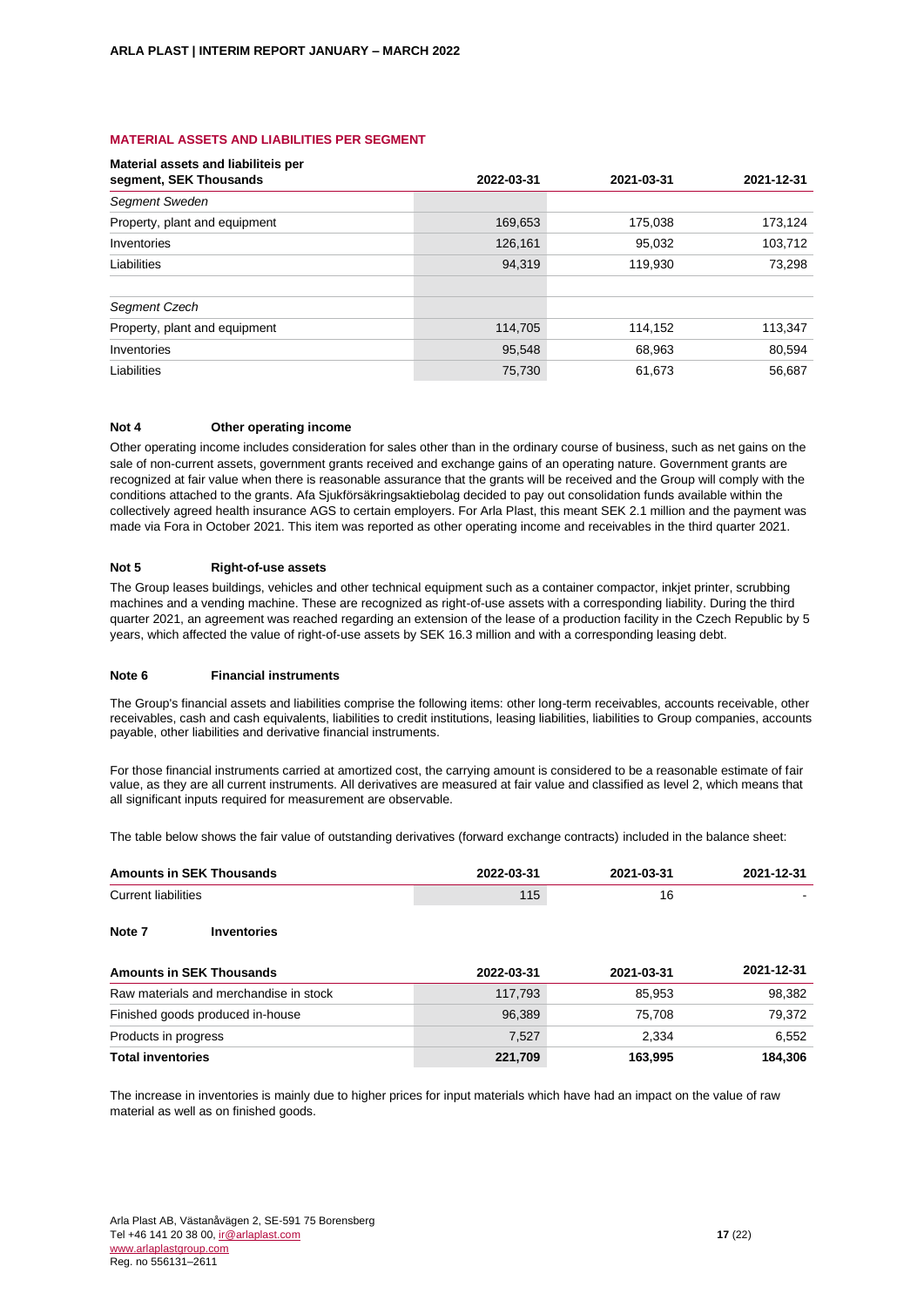### **Note 8 Related-party transactions**

There have been no changes in the Group's or Parent Company's related-party relationships compared to those described in the 2021 Annual Report. There were no material related-party transactions during the period.

#### **Note 9 Items affecting comparability**

| Amounts in SEK thousand | Jan-Mar<br>2022          | Jan-Mar<br>2021 | R 12  | <b>Jan-Dec</b><br>2021 |
|-------------------------|--------------------------|-----------------|-------|------------------------|
| <b>IPO</b> costs        | $\overline{\phantom{0}}$ | 3.231           | 2.876 | 6.107                  |
| <b>Total</b>            | $\blacksquare$           | 3.231           | 2.876 | 6.107                  |

In order to prepare Arla Plast for a listing on Nasdaq Stockholm, a number of different measures were taken with external assistance. The listing took place in May 2021, and the costs associated with the preparations amounted to SEK 0 (3,2) million in the first quarter. Items affecting comparability refers to group-wide costs and have not been charged to the segments. In the consolidated statement of comprehensive income, items affecting comparability are included in administrative expenses.

#### **Note 10 Earnings per share**

.

.

The share capital of Arla Plast AB amounts to SEK 2,400,000. The Extraordinary General Meeting on July 3, 2020, decided to merge shares and to split shares. Following these decisions, the number of shares in the company amounts to 20,000,000 with a quota value of SEK 0.12. Basic earnings per share for all periods have been based on 20,000,000 shares. Diluted earnings per share are calculated by adjusting the average number of shares to include all potential dilution of shares. The company issued a total of 980,000 warrants at the Annual General Meeting on 13 August 2020.

| Basic and diluted earnings per share                                 | Jan-Mar<br>2022 | Jan-Mar<br>2021 | R 12       | 2021-12-31 |
|----------------------------------------------------------------------|-----------------|-----------------|------------|------------|
| Profit attributable to equity holders of the<br>parent, SEK thousand | 8.751           | 21.948          | 54.915     | 68,112     |
| Weighted number of shares, basic                                     | 20,000,000      | 20.000.000      | 20,000,000 | 20,000,000 |
| Weighted number of shares, diluted                                   | 20,980,000      | 20.980.000      | 20.980.000 | 20.980.000 |
| Earnings per share, basic, SEK                                       | 0.44            | 1.10            | 2.75       | 3.41       |
| Earnings per share, diluted, SEK                                     | 0.42            | 1.05            | 2.62       | 3.25       |

#### **Note 11 Alternative Performance Measures**

The performance measures in this report take into account the nature of the operations and are deemed to provide relevant information to shareholders and other stakeholders, while also enabling comparability with other companies. In addition to the financial ratios prepared in accordance with IFRS, Arla Plast presents financial ratios that have not been defined in accordance with IFRS, for example EBITDA and adjusted operating margin. These alternative performance measures are considered important earnings and performance indicators for investors and other users of the interim report. The alternative performance measures should be considered a complement to, but not a substitute for, the financial information prepared in accordance with IFRS. The Arla Plast Group's definitions of these measures that are not defined under IFRS are described in this note.

| <b>Definitions</b>                             | Calculation                                                                                                                                                                     | <b>Purpose</b>                                                                                                                                                                                       |
|------------------------------------------------|---------------------------------------------------------------------------------------------------------------------------------------------------------------------------------|------------------------------------------------------------------------------------------------------------------------------------------------------------------------------------------------------|
| Gross margin, %                                | Gross profit/loss as a percentage of the<br>net sales for the period.                                                                                                           | The gross margin is used to measure profitability after the<br>cost of goods sold.                                                                                                                   |
| Operating margin, %                            | Operating profit as a percentage of the net<br>sales for the period.                                                                                                            | The operating margin is used to measure operating<br>profitability. The key ratio is one of the company's<br>financial targets and should amount to at least 10% over<br>a business cycle.           |
| EBITDA, SEK thousand                           | Operating profit before depreciation,<br>amortization and impairment.                                                                                                           | The EBITDA is used to measure the operating profit<br>without the effect of depreciation, amortization and<br>impairment and therefore provides a measure of profit<br>that is comparable over time. |
| Items affecting comparability,<br>SEK thousand | Significant items not included in the<br>ordinary course of business such as costs<br>of preparing for a listing, restructuring and<br>the impact of acquisitions or disposals. | Taking items affecting comparability into account<br>increases the comparability and therefore the<br>understanding of<br>the Group's financial performance.                                         |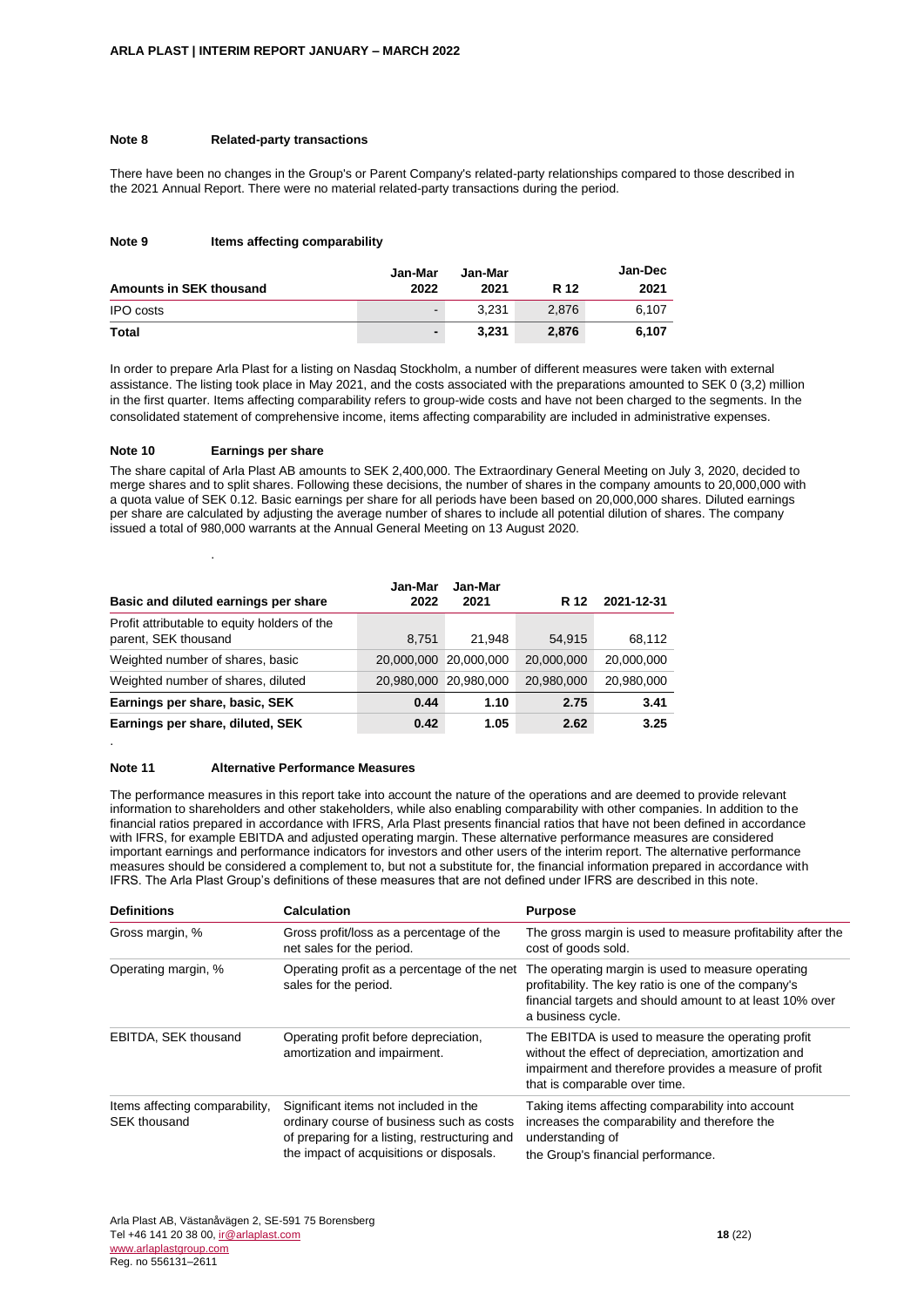| thousand                                             | Adjusted operating profit, SEK Operating profit adjusted for items<br>affecting comparability.                                                                                                                                                                               | Adjusting the operating profit makes it more comparable.<br>Used to monitor the Group's operating segment.                                                                                                                                                                                                                                                                                             |
|------------------------------------------------------|------------------------------------------------------------------------------------------------------------------------------------------------------------------------------------------------------------------------------------------------------------------------------|--------------------------------------------------------------------------------------------------------------------------------------------------------------------------------------------------------------------------------------------------------------------------------------------------------------------------------------------------------------------------------------------------------|
| Adjusted operating margin, %                         | The adjusted operating profit as a<br>percentage of the net sales for the period.                                                                                                                                                                                            | The adjusted operating margin excludes the effect of<br>items affecting comparability, which enables a<br>comparison of the underlying operating profitability.                                                                                                                                                                                                                                        |
| Adjusted EBITDA, SEK<br>thousand                     | EBITDA adjusted for items affecting<br>comparability.                                                                                                                                                                                                                        | EBITDA adjusted increases the comparability of EBITDA.                                                                                                                                                                                                                                                                                                                                                 |
| Interest-bearing assets, SEK<br>thousand             | Cash and bank balances.                                                                                                                                                                                                                                                      | The interest-bearing assets are used to calculate the net<br>debt.                                                                                                                                                                                                                                                                                                                                     |
| Interest-bearing liabilities,<br><b>SEK thousand</b> | Current and non-current liabilities owed to<br>credit institutions, current and non-current<br>lease liabilities, and debt owed to the<br>parent company.                                                                                                                    | The interest-bearing liabilities are used to calculate the<br>net debt.                                                                                                                                                                                                                                                                                                                                |
| Net debt, SEK thousand                               | Interest-bearing liabilities less interest-<br>bearing assets.                                                                                                                                                                                                               | The net debt is used to measure the Company's ability to<br>repay all of its debt using the Company's available cash if<br>the debt matured on the calculation date.                                                                                                                                                                                                                                   |
| Net debt/EBITDA, multiple                            | The net debt at period-end in relation to<br>the EBITDA for the last 12 months.                                                                                                                                                                                              | The net debt/EBITDA ratio gives an indication of the<br>company's ability to reduce its debt. It represents the<br>number of years that it would take to repay the debt if the<br>net debt and EBITDA stayed constant, without taking into<br>account interest-, tax- and investment-related cash flow.<br>The key ratio is one of the company's financial targets<br>and should not exceed 2.5 times. |
| Organic growth, %                                    | Organic growth is the sales growth<br>excluding growth attributable to<br>acquisitions, disposals and exchange rate<br>fluctuations.                                                                                                                                         | Organic growth is used to monitor the underlying change<br>in income between different periods with constant<br>exchange rates and excluding the effect of any<br>acquisitions and/or divestments. The key ratio is one of<br>the company's financial targets, and the annual organic<br>sales growth over a business cycle should be 5%.                                                              |
| Working capital, SEK<br>thousand                     | Inventories and other short-term operating<br>assets less other short-term operating<br>liabilities.                                                                                                                                                                         | This measure is used to analyze the company's short-<br>term tied-up capital.                                                                                                                                                                                                                                                                                                                          |
| Working capital/sales, %                             | Operating receivables less operating<br>liabilities in relation to sales.                                                                                                                                                                                                    | This key ratio is used to monitor the change in working<br>capital in relation to net sales.                                                                                                                                                                                                                                                                                                           |
| Capital employed, SEK<br>thousand                    | Total assets less non-interest-bearing<br>liabilities (including deferred tax).                                                                                                                                                                                              | Capital employed measures the ability of the enterprise to<br>meet the needs of the business in addition to cash and<br>cash equivalents.                                                                                                                                                                                                                                                              |
| Return on capital employed<br>(ROCE), %              | Adjusted operating profit divided by<br>average capital employed. Average capital<br>employed its calculated by adding the<br>capital employed at period-end to the<br>capital employed at period-end for the<br>same period of the previous year and<br>dividing it by two. | ROCE is a long-term profitability indicator that measures<br>how effectively the company is using its capital.                                                                                                                                                                                                                                                                                         |
| Sales volume, metric tons                            | Volume sold stated in metric tons.                                                                                                                                                                                                                                           | The sales volume is a key performance indicator used to<br>assess the company's sales in relation to the total volume<br>sold<br>in the company's end markets.                                                                                                                                                                                                                                         |
| R12, SEK thousand                                    | A summary of outcomes from the last 12<br>months.                                                                                                                                                                                                                            | R12 allows for comparison with the full year 2022.                                                                                                                                                                                                                                                                                                                                                     |
| Operating cash flow, SEK<br>thousand                 | Cash flow from operating activities and<br>cash flow from investing activities.                                                                                                                                                                                              | This indicator measures the total cash flow in operating<br>activities.                                                                                                                                                                                                                                                                                                                                |
| Equity/assets ratio                                  | The equity at period-end as a percentage<br>of total assets.                                                                                                                                                                                                                 | The equity ratio indicates the proportion of the company's<br>assets that are financed by equity. This performance<br>measure makes it possible to analyze a company's long-<br>term ability to pay.                                                                                                                                                                                                   |

### **Calculation of key ratios:**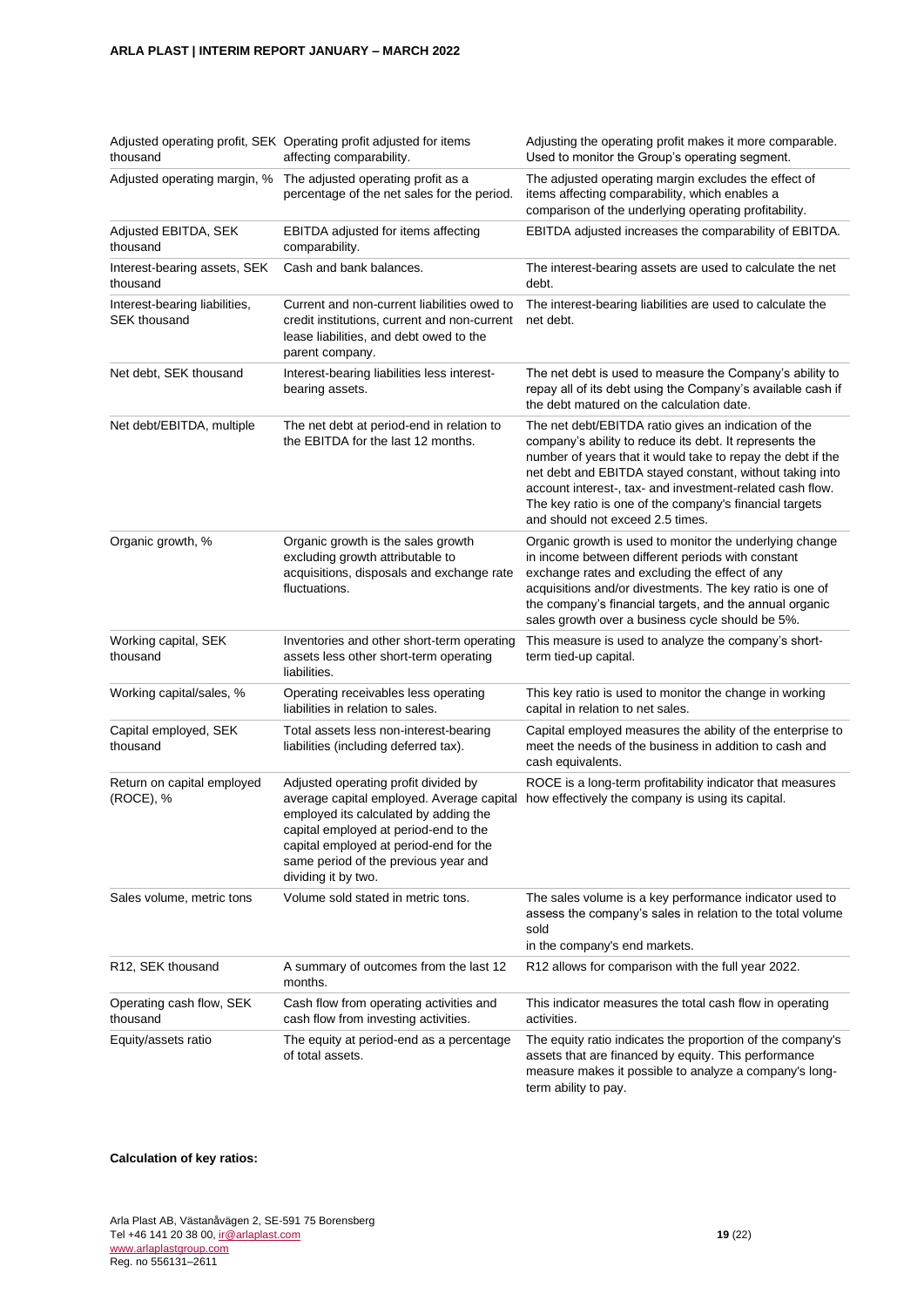|                                                                                     | Jan-Mar  | Jan-Mar | R 12     | Jan-Dec |
|-------------------------------------------------------------------------------------|----------|---------|----------|---------|
| Gross margin, %:                                                                    | 2022     | 2021    |          | 2021    |
| Gross profit, SEK thousand                                                          | 34,464   | 50,910  | 164,061  | 180,507 |
| Net sales, SEK thousand                                                             | 226,658  | 218,812 | 935,340  | 927,494 |
| Gross margin, %                                                                     | 15.2     | 23.3    | 17.5     | 19.5    |
|                                                                                     |          |         |          |         |
| Operating margin, %, Sweden:                                                        |          |         |          |         |
| Net sales, SEK thousand                                                             | 147,976  | 155,342 | 611,135  | 618,501 |
| Operating profit, SEK thousand                                                      | 7,724    | 25,764  | 52,450   | 70,490  |
| Operating margin, %, Sweden                                                         | 5.2      | 16.6    | 8.6      | 11.4    |
| Operating margin, %, Czech Republic                                                 |          |         |          |         |
| Net sales, SEK thousand                                                             | 82,014   | 70,584  | 355,052  | 343,622 |
| Operating profit, SEK thousand                                                      | 3,397    | 4,779   | 19,226   | 20,608  |
| Operating margin, %, Czech Republic                                                 | 4.1      | 6.8     | 5.4      | 6.0     |
|                                                                                     |          |         |          |         |
| Adjusted EBITDA, SEK thousand:                                                      |          |         |          |         |
| Operating profit                                                                    | 11,430   | 27,618  | 70 027   | 86,215  |
| Less depreciation and amortization of non-current                                   | 10,166   | 8,841   | 39 518   | 38,193  |
| Minus depreciation of non-current assets                                            |          |         |          |         |
| <b>EBITDA</b>                                                                       | 21,596   | 36,459  | 109,545  | 124,408 |
| Less items affecting comparability                                                  |          | 3,231   | 2,876    | 6,107   |
| <b>Adjusted EBITDA, SEK thousand</b>                                                | 21,596   | 39,690  | 112,421  | 130,515 |
| Organic growth, %:                                                                  |          |         |          |         |
| Net sales, SEK thousand                                                             | 226,658  | 218,812 | 935,340  | 927,494 |
| Net sales for the same period of the previous year, SEK                             |          |         |          |         |
| thousand                                                                            | 218,812  | 204,573 | 898,919  | 884,680 |
| Net sales, change                                                                   | 7,846    | 14,239  | 36,421   | 42,814  |
| Less exchange rate fluctuations, SEK thousand                                       | $-6,586$ | 5,454   | $-8,486$ | 3,554   |
| Organic growth, %                                                                   | 0.6      | 9.9     | 3.1      | 5.3     |
| Working capital/sales, %:                                                           |          |         |          |         |
| Operating receivables, SEK thousand                                                 | 370,757  | 302,675 | 370,757  | 324,781 |
| Operating liabilities, SEK thousand                                                 | 96,799   | 84,416  | 96,799   | 68,454  |
| Net working capital, SEK thousand                                                   | 273,958  | 218,259 | 273,958  | 256,327 |
| Net sales, R12 SEK thousand                                                         | 935,340  | 898,919 | 935,340  | 927,494 |
| Working capital/sales, %                                                            | 29.3     | 24.3    | 29.3     | 27.6    |
|                                                                                     |          |         |          |         |
| Return on capital employed (ROCE), %:                                               |          |         |          |         |
| Capital employed, SEK thousand                                                      | 564,871  | 494,164 | 564,871  | 532,865 |
| Average capital employed, SEK thousand                                              | 529,518  | 524,171 | 529,518  | 491,582 |
| Adjusted operating profit R12, SEK thousand<br>Return on capital employed (ROCE), % | 72,903   | 126,165 | 72,903   | 92,322  |
|                                                                                     | 13.8     | 24.1    | 13.8     | 18.8    |
| Net debt/EBITDA, multiple:                                                          |          |         |          |         |
| Net debt, SEK thousand                                                              | 50,421   | 48,439  | 50,421   | 44,512  |
| EBITDA, R12 SEK thousand                                                            | 109,545  | 150,445 | 109,545  | 124,408 |
| Net debt/EBITDA, multiple                                                           | 0.46     | 0.32    | 0.46     | 0.36    |
| Equity/assets ratio, %:                                                             |          |         |          |         |
| Equity, SEK thousand                                                                | 484,250  | 414,934 | 484,250  | 469,788 |
| Total capital, SEK thousand                                                         | 702,546  | 624,478 | 702,546  | 646,639 |
| Equity/assets ratio, %                                                              | 68.9     | 66.4    | 68.9     | 72.6    |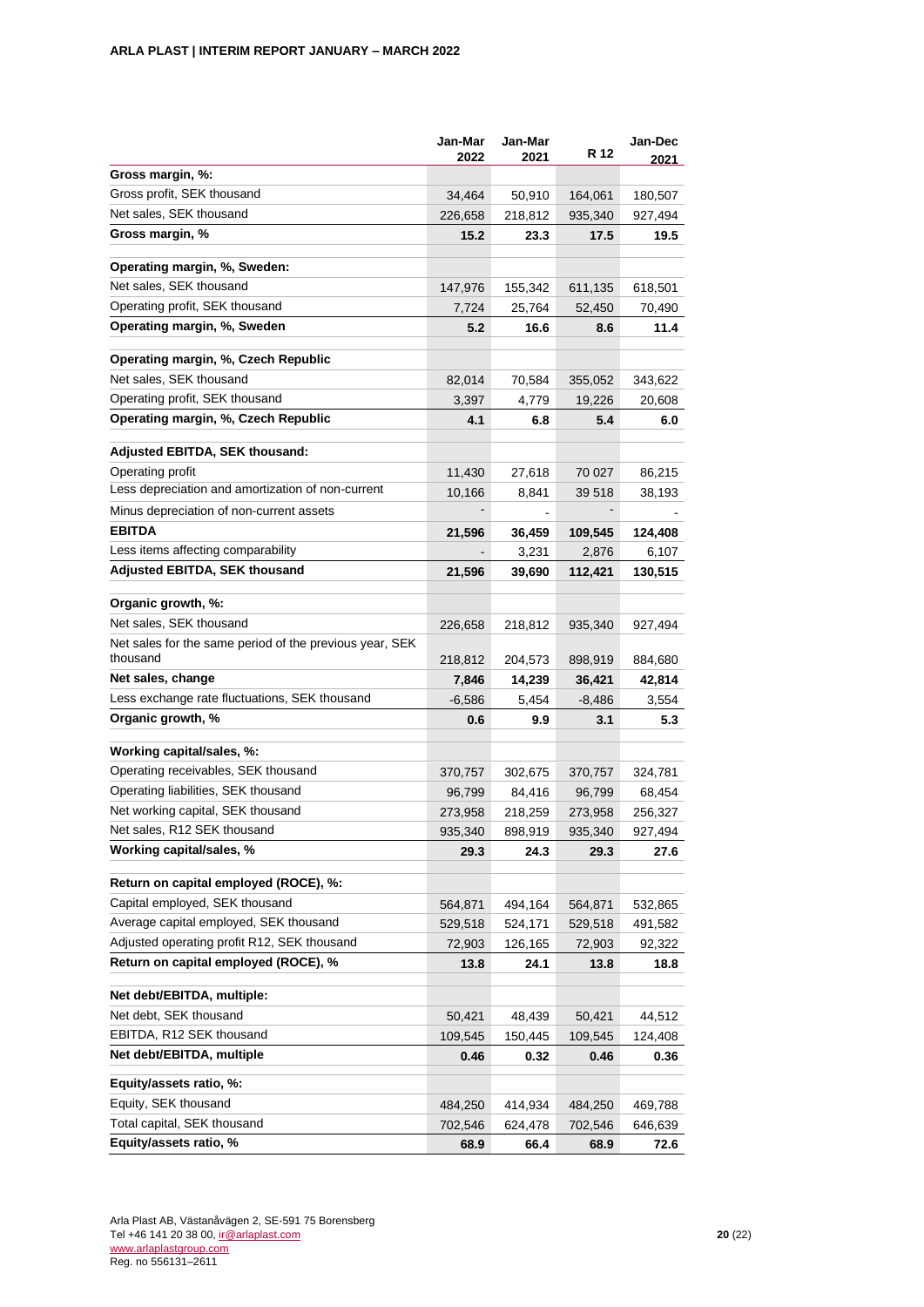### **Financial information**

Annual General meeting 2022 - 19 May 2022 Interim report January - June 2022 - 18 August 2022 Interim report January - September 2022 - 10 November 2022 Year-end report 2022 - 17 February 2023

Arla Plast AB (reg no 556131-2611)

Borensberg 10 May, 2022

Christian Krichau CEO

This interim report has not been reviewed by the company's auditor.

### **For further information, please contact:**

Christian Krichau, CEO, +46 141 20 38 01 Monica Ljung, CFO, +46 141 20 38 02 Boel Sundvall, IR, +46 705 606018

#### **Forward-looking information**

Certain statements in this report are forward-looking and the actual outcome may be significantly different. In addition to the specific mentioned factors, other factors may have material impact on the actual outcome. Such factors include, but are not limited to, the general economic climate, exchange-rate fluctuations and changes in interest rates, political developments, the impact of competing products and the prices of such products, interruptions to the access to raw materials.

*This information is such information that Arla Plast AB is obliged to publish in accordance with the EU Market Abuse Regulation.The information was published by the above mentioned contact persons on 11 May 2022 at 8:00 am CET.*